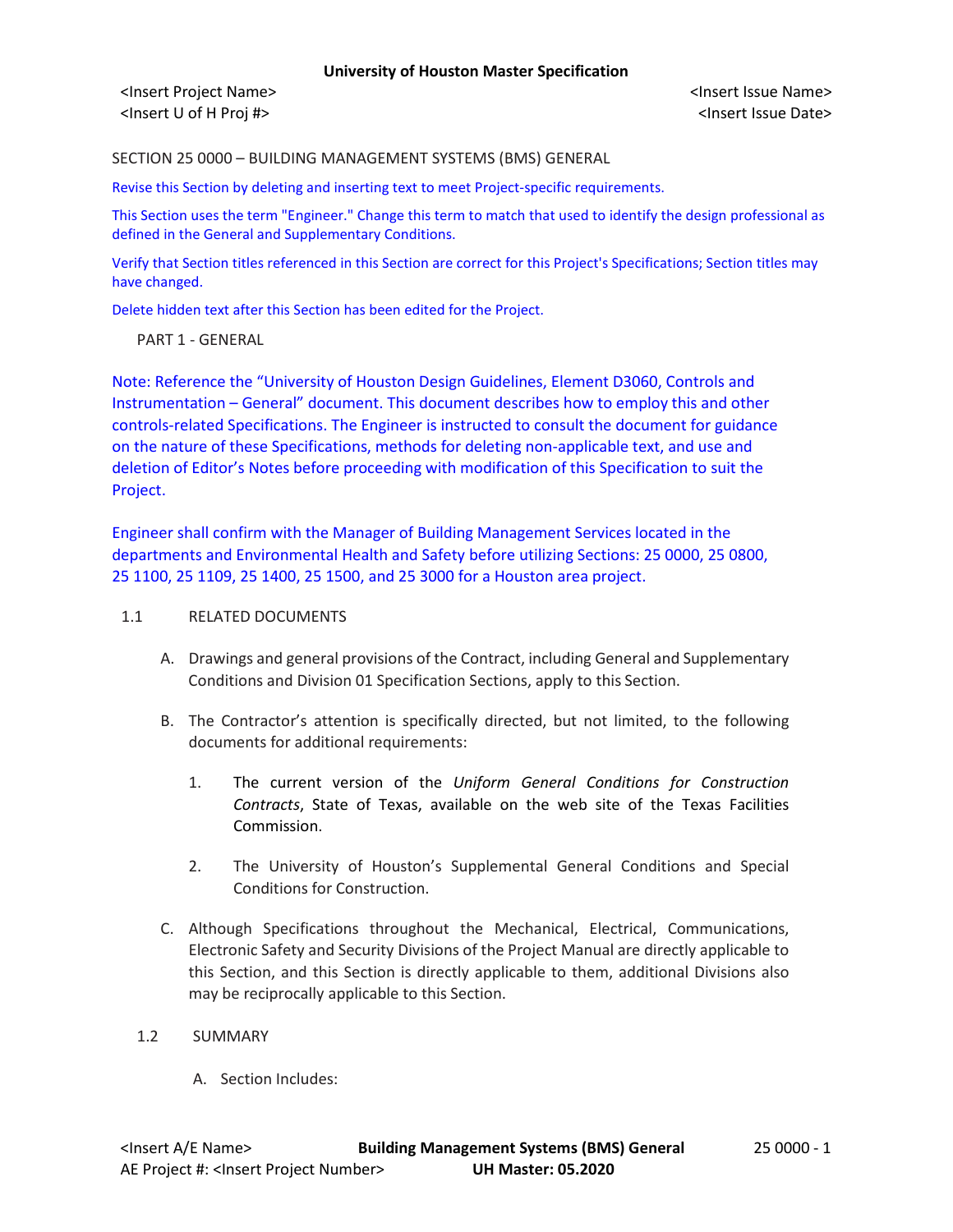<Insert Project Name> <Insert Issue Name> <Insert U of H Proj #> <Insert Issue Date>

- 1. Description of Work.
- 2. Quality Assurance.
- 3. System Architecture.
- 4. Distributed Processing Units/Quantity and Location.
- 5. Demolition and Reuse of Existing Materials and Equipment.
- 6. Sequence of Work.
- B. Contractor shall furnish and install a direct digital control and building management system (BMS). The new BMS shall utilize electronic sensing, microprocessor-based digital control, and electronic actuation of dampers and valves (except where noted otherwise) to perform control sequences and functions specified. The BMS for this Project will generally consist of monitoring and control of systems described herein. Reference shall also be made to control Drawings, Sequence of Operation, and points lists.

# Keep paragraph below where conversion from pneumatic controls to electronic controls is required.

- C. Where conversion from pneumatic is required, furnish and install a direct digital control and building management system (BMS). The new BMS shall utilize electronic sensing, microprocessor-based digital control, and electronic actuation of dampers and valves (except where noted otherwise) to perform control sequences and functions specified. The BMS for this Project will generally consist of monitoring and control of systems described herein. Reference shall also be made to control Drawings, Sequence of Operation, and points lists.
- D. The HVAC systems being controlled are **[describe the type of mechanical systems included in the Project].** This Section defines the manner and method by which these controls function.

#### 1.3 REFERENCE STANDARDS

- A. The latest published edition of a reference shall be applicable to this Project unless identified by a specific edition date.
- B. All reference amendments adopted prior to the effective date of this Contract shall be applicable to this Project.
- C. The Authority Having Jurisdiction (AHJ) for building management systems (BMS) shall be the Building Management Systems shop. All materials, installation and workmanship shall comply with the applicable requirements and standards addressed within the following references:
	- 1. American Society of Heating, Refrigeration and Air Conditioning Engineers(ASHRAE).
	- 2. ASHRAE 135: BACnet A Data Communication Protocol for Building Management and Control Networks, latest edition. American Society of Heating, Refrigerating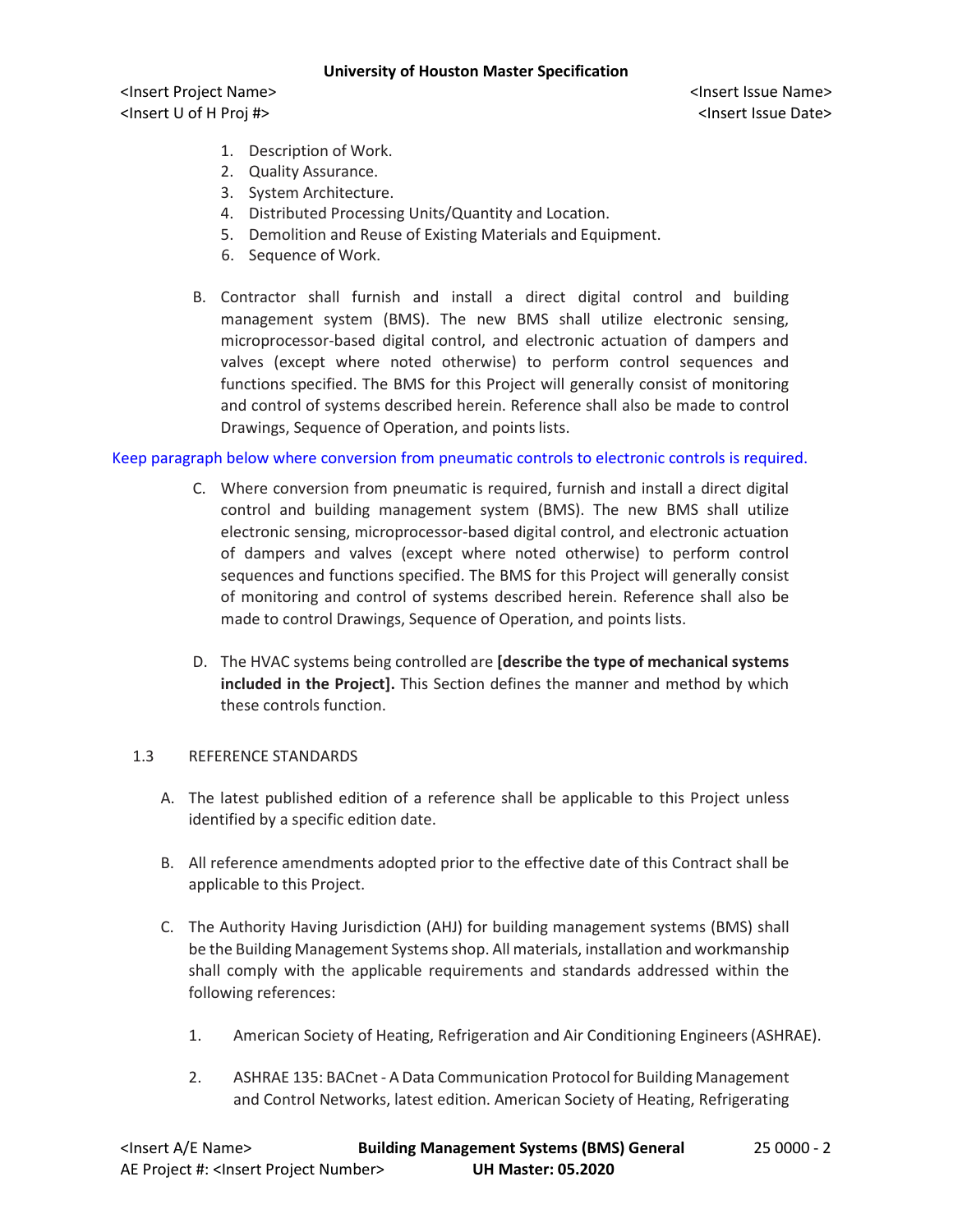<Insert Project Name> <Insert Issue Name> <Insert U of H Proj #> <Insert Issue Date>

- and Air- Conditioning Engineers, Inc. and all current addenda and annexes.
- 3. Electronics Industries Alliance:
	- a. EIA-709.1-A-99: Control Network Protocol Specification.
	- b. EIA-709.3-99: Free-Topology Twisted-Pair Channel Specification.
	- c. EIA-232: Interface between Data Terminal Equipment and Data Circuit-Terminating Equipment Employing Serial Binary Data Interchange.
	- d. EIA-485: Standard for Electrical Characteristics of Generator and Receivers for use in Balanced Digital Multipoint Systems.
	- e. EIA-472: General and Sectional Specifications for Fiber Optic Cable.
	- f. EIA-475: Generic and Sectional Specifications for Fiber Optic Connectors and all Sectional Specifications.
	- g. EIA-573: Generic and Sectional Specifications for Field Portable Polishing Device for Preparation Optical Fiber and all Sectional Specifications.
	- h. EIA-590: Standard for Physical Location and Protection of Below-Ground Fiber Optic Cable Plant and all Sectional Specifications.
	- 4. Underwriters Laboratories:
		- a. UL 916: Energy Management Systems.
		- b. UUKL 864: UL Supervised Smoke Control if the BMS is used for smoke control.
	- 5. NEMA Compliance:
		- a. NEMA 250: Enclosure for Electrical Equipment.
		- b. NEMA ICS 1: General Standards for Industrial Controls.
	- 6. NFPA Compliance:
		- a. NFPA 90A "Standard for the Installation of Air Conditioning and Ventilating Systems" where applicable to controls and control sequences.
		- b. NFPA 70 National Electrical Code (NEC).
	- 7. Institute of Electrical and Electronics Engineers (IEEE)
		- a. IEEE 142: Recommended Practice for Grounding of Industrial and Commercial Power Systems.
		- b. IEEE 802.3: CSMA/CD (Ethernet Based) LAN.
		- c. IEEE 519: Recommended Practices and Requirements for Harmonic Control in Electric Power Systems.
- 1.4 DEFINITIONS
	- A. Advanced Application Controller (AAC): A device with limited resources relative to the Building Controller (BC). It may support a level of programming and may also be intended for application specific applications.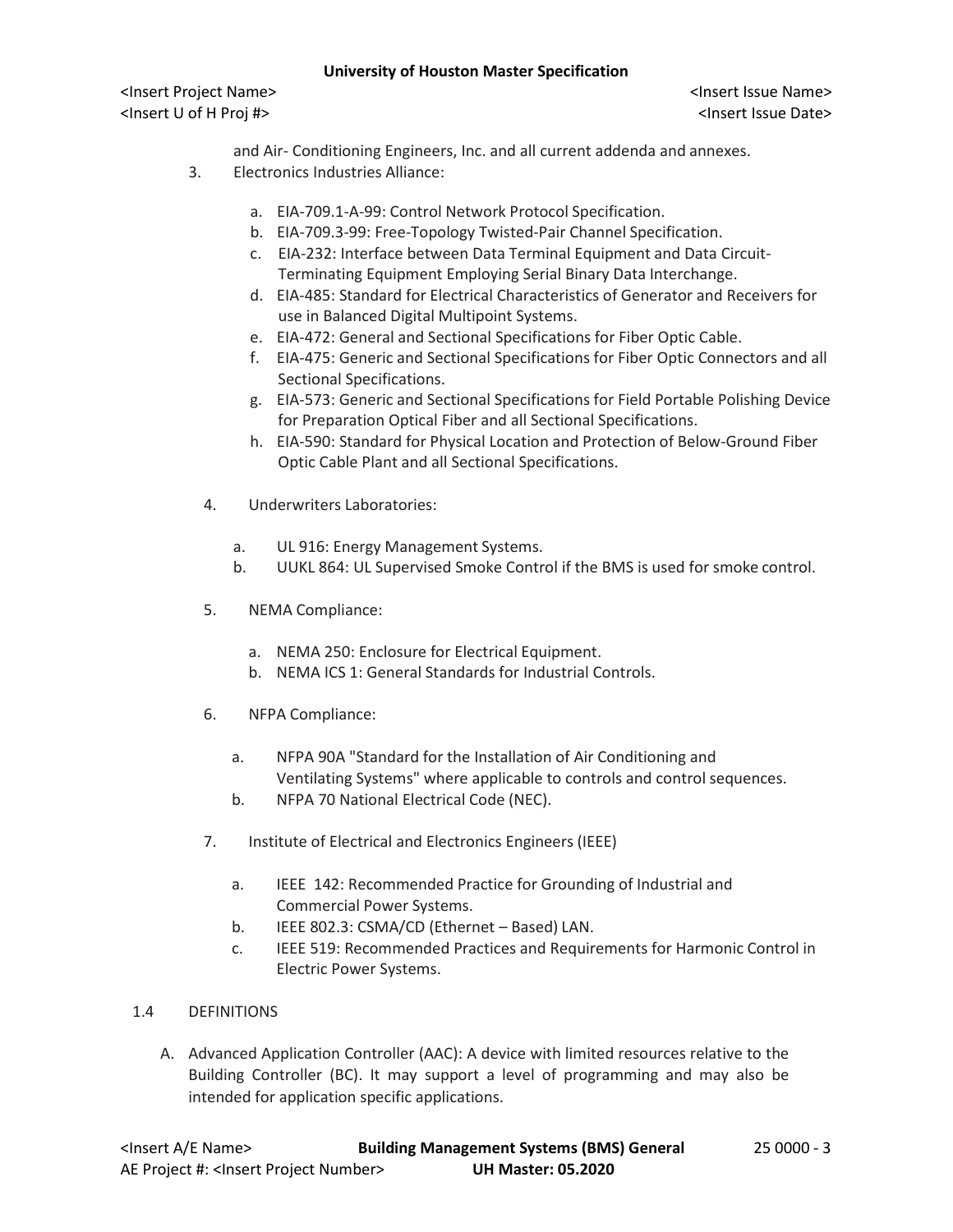<Insert Project Name> <Insert Issue Name> <Insert U of H Proj #> <Insert Issue Date>

- B. Application Protocol Data Unit (APDU): A unit of data specified in an application protocol and consisting of application protocol control information and possible application user data (ISO 9545).
- C. Application Specific Controller (ASC): A device with limited resources relative to the Advanced Application Controller (AAC). It may support a level of programming and may also be intended for application-specific applications.
- D. BACnet/BACnet Standard: BACnet communication requirements as defined by ASHRAE/ANSI 135 and all current addenda and annexes.
- E. BACnet Interoperability Building Blocks (BIBB): BIBB defines a small portion of BACnet functionality that is needed to perform a particular task. BIBBS are combined to build the BACnet functional requirements for a device in a Specification.
- F. Binding: In the general sense, binding refers to the associations or mappings of the sources network variable and their intended or required destinations.
- G. Building Management System (BMS): The entire integrated management, monitoring, and control system.
- H. Building Controller (BC): A fully programmable device capable of carrying out a number of tasks including control and monitoring via direct digital control (DDC) of specific systems, acting as a communications router between the LAN backbone and sub-LANs, and data storage for trend information, time schedules, and alarm data.
- I. Change of Value (COV): An event that occurs when a measured or calculated analog value changes by a predefined amount (ASHRAE/ANSI 135).
- J. Client: A device that is the requestor of services from a server. A client device makes requests of and receives responses from a server device.
- K. Continuous Monitoring: A sampling and recording of a variable based on time or change of state (e.g. trending an analog value, monitoring a binary change of state).
- L. Controller or Control Unit (CU): Intelligent stand-alone control panel. Controller is a generic reference and shall include BCs, AACs, and ASCs as appropriate.
- M. Control Systems Server (CSS): This shall be a computer (or computers) that maintains the systems configuration and programming database. This may double as an operator workstation.
- N. Direct Digital Control (DDC): Microprocessor-based control including Analog/Digital conversion and program logic.
- O. Functional Profile: A collection of variables required to define key parameters for a standard application. For the HVAC industry, this would include applications like VAV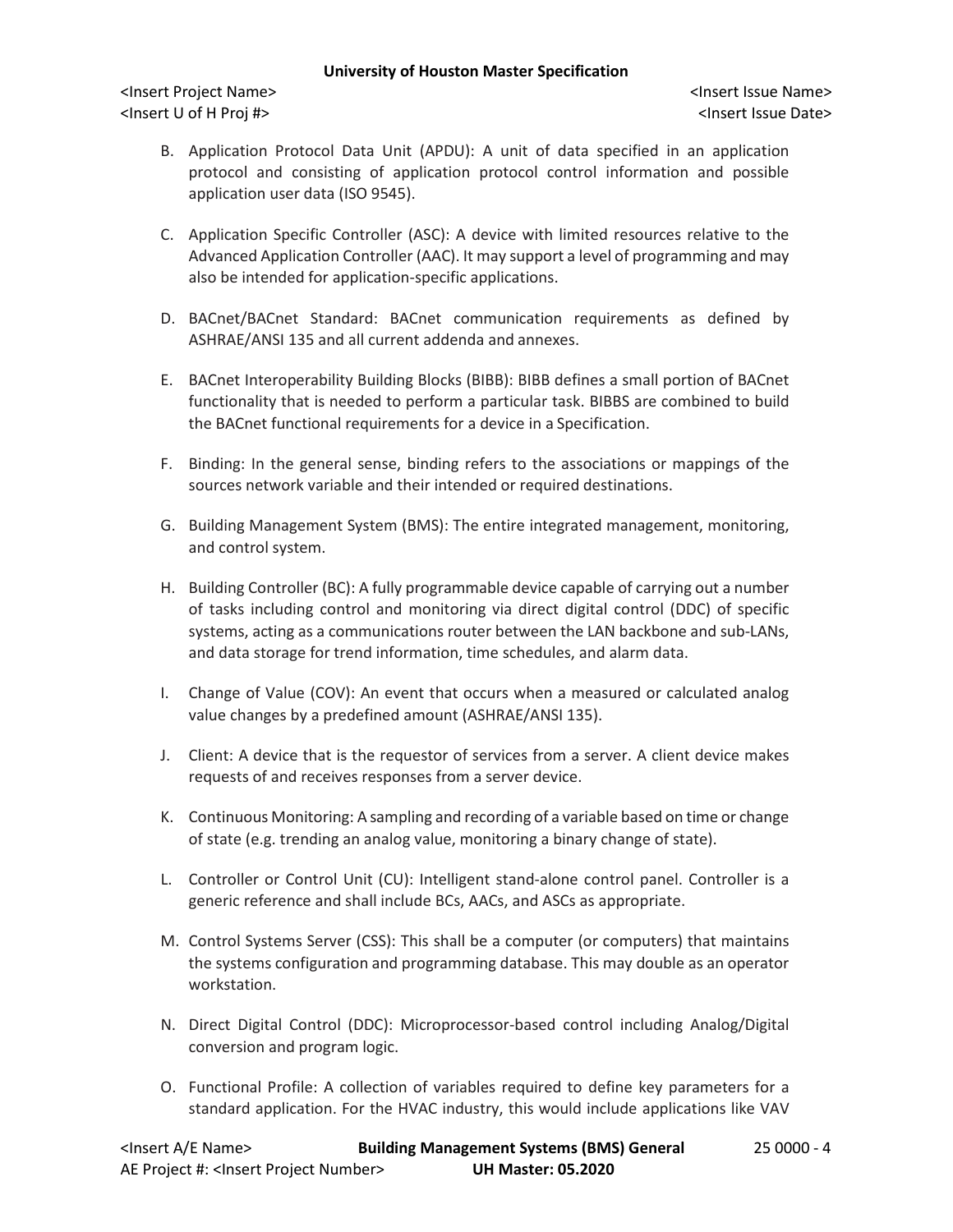<Insert Project Name> <Insert Issue Name> <Insert U of H Proj #> <Insert Issue Date>

terminal units, fan coil units, etc.

- P. Gateway (GTWY): A device, which contains two or more dissimilar networks/protocols, permitting information exchange between them (ASHRAE/ANSI 135-(use the most current version)
- Q. Hand Held Device (HHD): Manufacturer's microprocessor-based device for direct connection to a Controller.
- R. IT LAN: Reference to the facility's Information Technology network, used for normal business-related e-mail and Internet communication.
- S. LAN Interface Device (LANID): Device or function used to facilitate communication and sharing of data throughout the BMS.
- T. Local Area Network (LAN): General term for a network segment within the architecture. Various types and functions of LANs are defined herein.
- U. Local Supervisory LAN: Ethernet-based LAN connecting Primary Controller LANs with each other and OWSs and CSSs and the LAN to which the GEMnet will be interfaced. See System Architecture herein.
- V. Master-Slave/Token Passing (MS/TP): Data link protocol as defined by the BACnet standard (ASHRAE/ANSI 135).
- W. UNIVERSITY OF HOUSTON WAN: Internet-based network connecting multiple facilities with a central data warehouse and server, accessible via standard web-browser.
- X. Open Database Connectivity (ODBC): An open standard application-programming interface (API) for accessing a database developed. ODBC compliant systems make it possible to access any data from any application, regardless of which database management system (DBMS) is handling the data.
- Y. Operator Interface (OI): A device used by the operator to manage the BMS including OWSs, POTs, and HHDs.
- Z. Operator Workstation (OWS): The user's interface with the BMS system. As the BMS network devices are stand-alone, the OWS is not required for communications to occur.
- AA. Point-to-Point (PTP): Serial communication as defined in the BACnet standard.
- BB. Portable Operators Terminal (POT): Laptop PC used both for direct connection to a controller and for remote dial up connection.
- CC. Protocol Implementation Conformance Statement (PICS): A written document, created by the manufacturer of a device, which identifies the particular options specified by BACnet that are implemented in the device (ASHRAE/ANSI 135).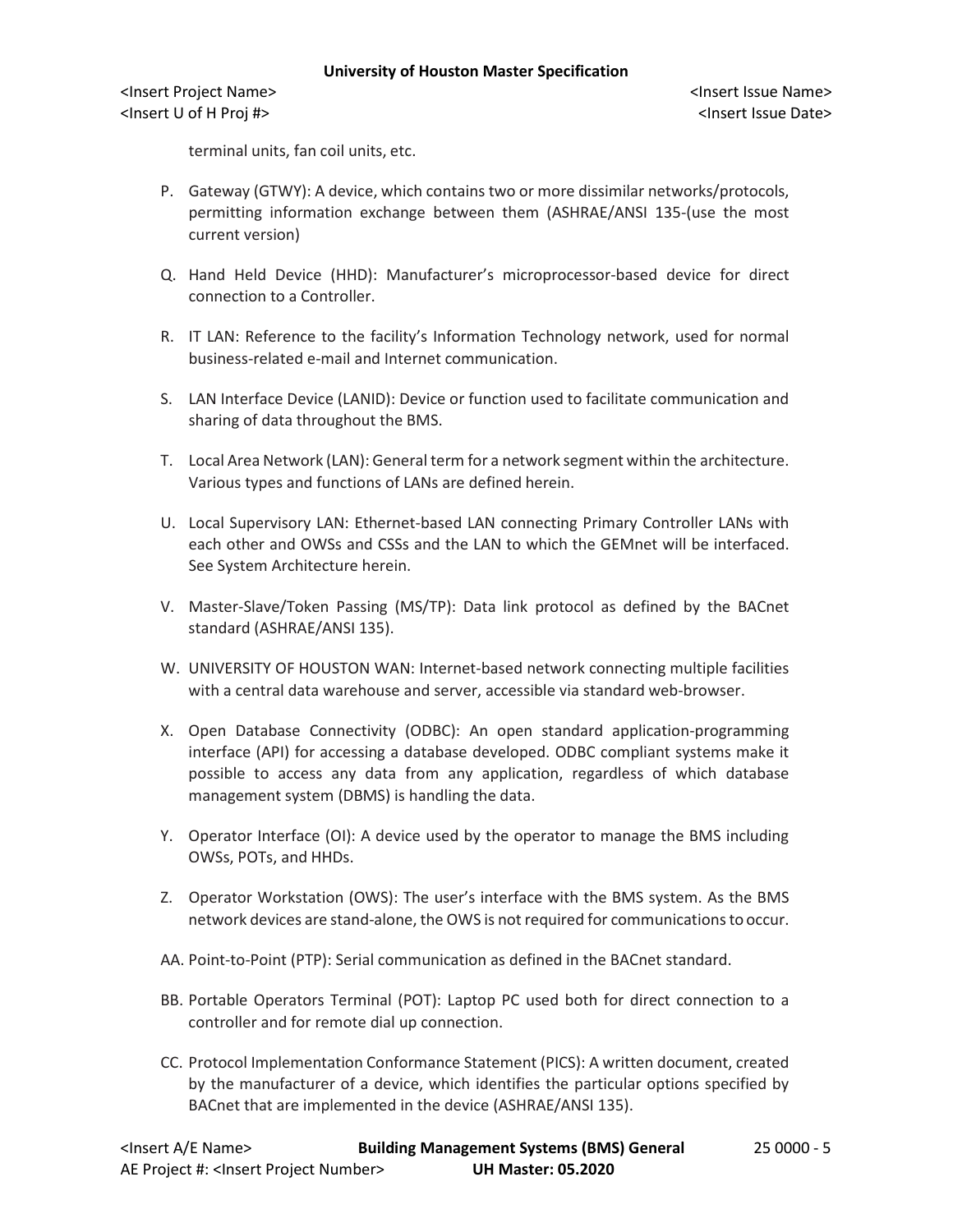<Insert Project Name> <Insert Issue Name> <Insert U of H Proj #> <Insert Issue Date>

- DD. Primary Controlling LAN: High speed, peer-to-peer controller LAN connecting BCs and optionally AACs and ASCs. Refer to System Architecture herein.
- EE. Router: A device that connects two or more networks at the network layer.
- FF. Secondary Controlling LAN: LAN connecting AACs and ASCs, generally lower speed and less reliable than the Primary Controlling LAN. Refer to System Architecture herein.
- GG. Server: A device that is a provider of services to a client. A client device makes requests of and receives responses from a server device.
- HH. SQL: Standardized Query Language, a standardized means for requesting information from a database.
- II. Smart Device: A control I/O device such as a sensor or actuator that can directly communicate with the controller network to which it is connected. This differs from an ASC in that it typically deals only with one variable.
- JJ. XML (Extensible Markup Language): A specification developed by the World Wide Web Consortium. XML is a pared-down version of SGML, designed especially for Web documents. It allows designers to create their own customized tags, enabling the definition, transmission, validation, and interpretation of data between applications and between organizations.
- 1.5 QUALITY ASSURANCE

Use "A" to define any specific qualifications needed; otherwise leave "Reserved".

- A. **[Reserved]**.
- B. BMS Manufacturer Qualifications: BMS manufacturer must be a nationally recognized manufacturer of BMS systems and products with complete published catalog literature, installation, operation and maintenance manuals for products intended for use. BMS manufacturer must have full-time, in-house employees that specialize in product research and development, technical support, owner training, and product application and engineering, and product manufacturing, testing and quality control.
- C. Product Line Demonstrated History: The product line being proposed for the Project must have an installed history of demonstrated satisfactory operation for a length of five (5) years since date of final completion in at least ten (10) installations of comparative size and complexity. Submittals shall document this requirement with references.
- D. Installer's Qualifications: Firm must specialize and be experienced in control system installations for not less than five years. Firm must be an authorized representative of, and trained by, BMS manufacturer. Firm must have experience in DDC installation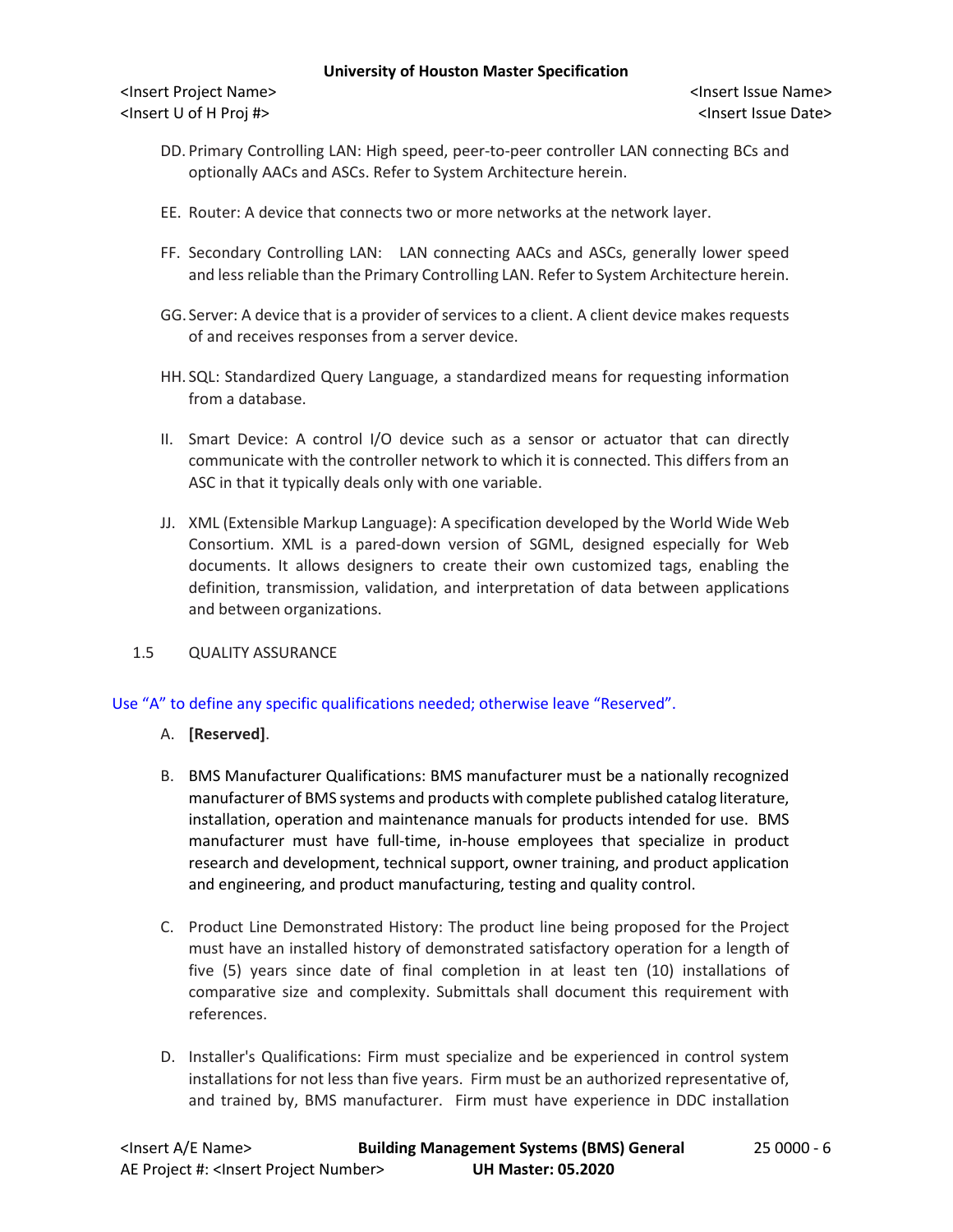projects with point counts equal to this Project and systems of the same character as this Project. If installer is a Value Added Reseller (VAR) of a manufacturer's product, installer must demonstrate at least five years prior experience with that manufacturer's products. Experience starts with Final Completion of previous projects. Submittals must document this experience with references.

- 1. BMS manufacturer must provide a project-specific letter if requested by Architect or Owner, signed by manufacturer's corporate office, stating that the BMS manufacturer will assume responsibility for and take over execution of work if necessary to comply with the Project requirements.
- E. Installer's Experience with Proposed Product Line: Firms shall have specialized in and be experienced with the installation of the proposed product line for not less than one year from date of final completion on at least three (3) projects of similar size and complexity. Submittals shall document this experience with references.
- F. Installer's Field Coordinator and Sequence Programmer Qualifications: Individual(s) shall specialize in and be experienced with control system installation for not less than five (5) years. Proposed field coordinator shall have experience with the installation of the proposed product line for not less than two (2) projects of similar size and complexity. Installer shall submit the names of the proposed individual and at least one alternate for each duty. Submittals shall document this experience with references. Proposed individuals must show proof of the following training:
	- 1. Product Line Training: Individuals overseeing the installation and configuration of the proposed product line must provide evidence of the most advanced training offered by the manufacturer on that product line for installation and configuration.
	- 2. Programming Training: Individuals involved with programming the Site-specific sequences shall provide evidence of the most advanced programming training offered by the vendor of the programming application offered by the manufacturer.
	- 3. Manufacturer Training: Individuals installing the products intended for use must be trained by the BMS manufacturer and certified by the BMS manufacturer to be certified to install products intended for use. If requested, submit written certificates from BMS manufacturer proving individuals have completed and passed manufacturer training.
	- 4. Installer's Service Qualifications: The installer must be experienced in control system operation, maintenance and service. Installer must document a minimum five (5) year history of servicing installations of similar size and complexity. Installer must also document at least a one year history of servicing the proposed product line.
- G. Installer's Response Time and Proximity: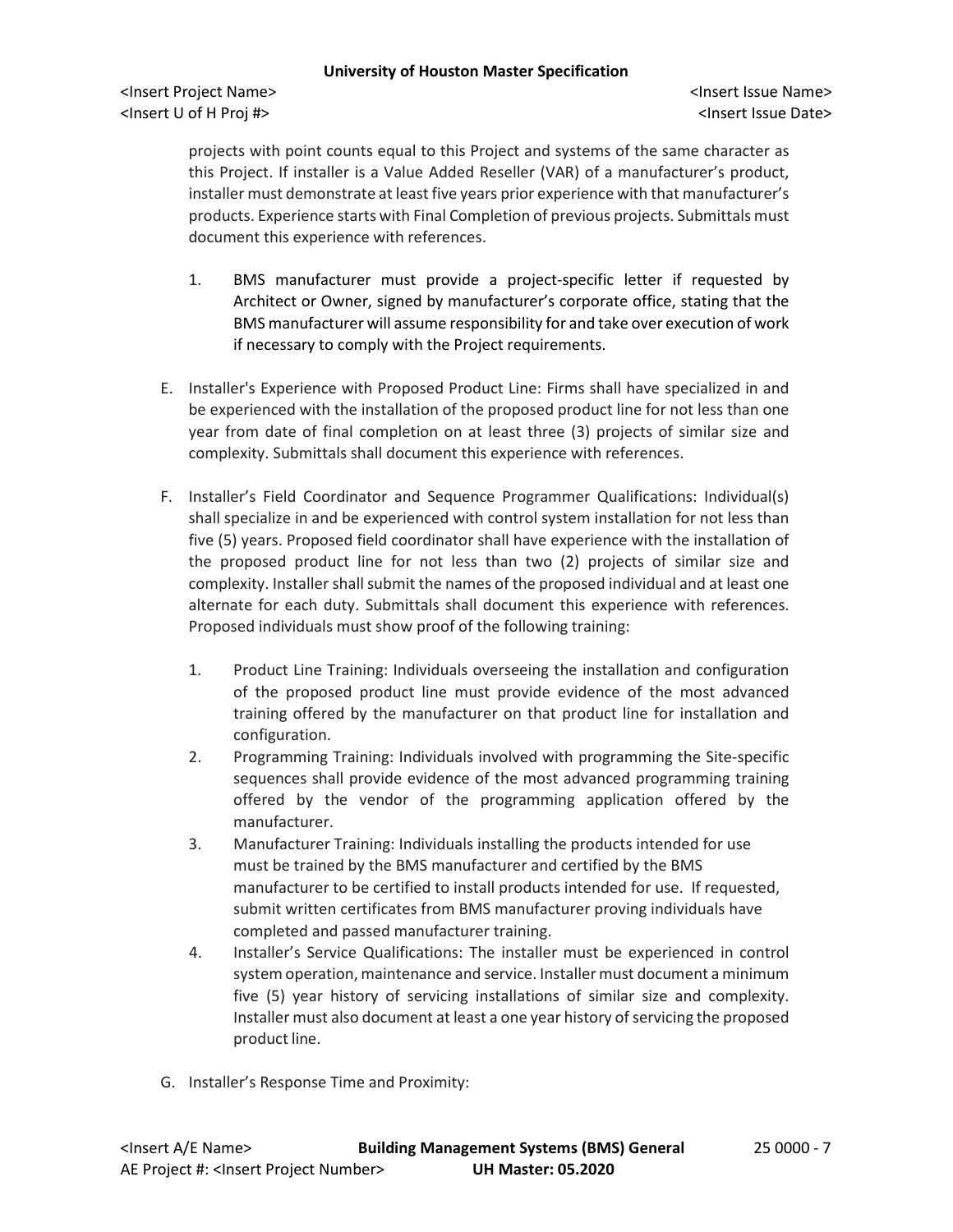<Insert Project Name> <Insert Issue Name> <Insert U of H Proj #> <Insert Issue Date>

- 1. Installer must maintain a fully capable service facility within a 60 mile radius of the Project Site. Service facility shall manage emergency service dispatches and maintain inventory of spare parts.
- 2. Emergency response times are listed below in this Section. Installer must demonstrate ability to meet response times.
- H. The BMS and components shall be listed by Underwriters Laboratories (UL 916) as an Energy Management System.
- I. The BMS shall be listed by Underwriters Laboratories (UL 864 UUKL) for Supervised Smoke Control.
- J. Mock-Ups
	- 1. Sequence of Operations Mock-Up: Conduct a BMS mock-up session to prove sequence of operations, graphics and overall acceptance prior to construction. The Owner, MEP Engineer, Commissioning Agent and Contractor shall be present and the mockup session shall be conducted at the controls vendor's facility. Controls vendor shall provide BMS with records of testing results demonstrating 100% functionality. The Mockup session shall take no longer than one week. At completion, all parties present shall sign off that the mockup was completed and proven to meet the design intent.
		- a. If Commissioning Agent must make return trips, a fee may apply that will be charged to the Contractor. Commissioning may be done in phases with the Commissioning Agent's approval.

### 1.6 SUBMITTALS

- A. General: Submit under provisions of Division 01. Two (2) copies of the materials shall be delivered directly to Owner's Monitoring Services staff, in addition to the copies required by other Sections. In addition, an electronic version of the completed materials shall be provided per Owner's format. Data can be in searchable native file format where necessary. Refer to Section 25 0800 "BMS Testing and Commissioning" for additional commissioning submittal requirements.
- B. Functional Intent: Throughout the Contract Documents, detailed requirements are specified, some of which indicate a means, method or configuration acceptable to meet that requirement. Contractor may submit products that utilize alternate means, methods, and configurations that meet the functional intent. However, these will be allowed only with prior written approval by Owner.
- C. Electronic Submittals: While all requirements for hard copy submittal apply, control submittals and operation and maintenance (O&M) information shall also be provided in electronic format as follows: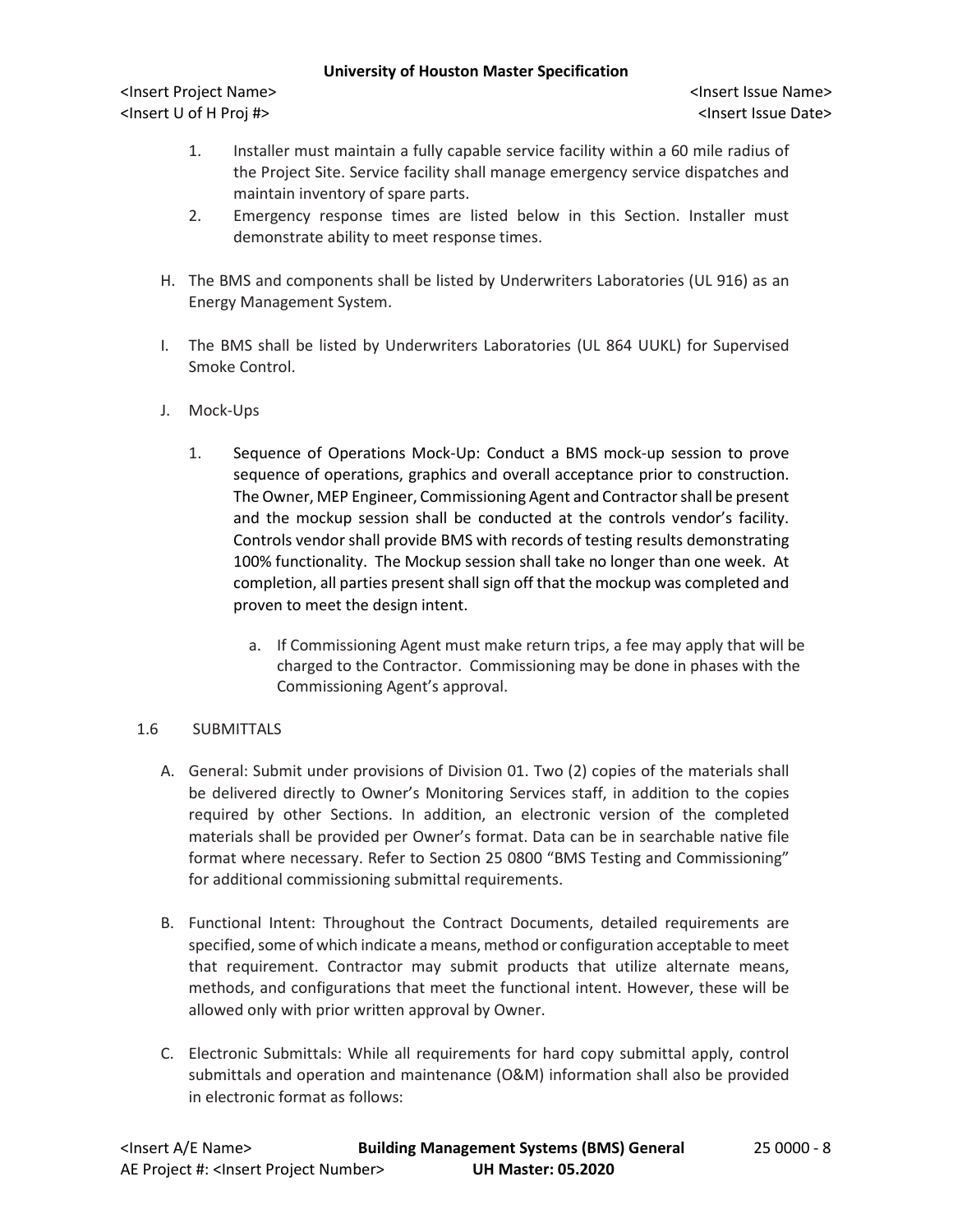<Insert Project Name> <Insert Issue Name> <Insert U of H Proj #> <Insert Issue Date>

- 1. Drawings and Diagrams: Shop Drawings shall be provided on electronic media as an AutoCAD drawing per Owner's CAD standards. All 'x reference' and font files must be provided with AutoCAD files.
- 2. Other Submittals: All other submittals shall be provided in Adobe Portable Document Format.
- D. Qualifications: Manufacturer, Installer, and key personnel qualifications as indicated for the appropriate items.
- E. Product Data: Submit manufacturer's technical product data for each control device, panel, and accessory furnished, indicating dimensions, capacities, performance and electrical characteristics, and material finishes. Also include installation and start-up instructions.
- F. Shop Drawings: Submit Shop Drawings electronically on AutoCAD software for each control system, including a complete drawing for each air handling unit, system, pump, device, etc. with all point descriptors, addresses and point names indicated per the Owner's BMS Manager.
	- 1. Shop Drawings shall contain the following information:
		- a. System Architecture and System Layout:
			- One-line diagram indicating schematic locations of all control units, workstations, LAN interface devices, gateways, etc. Indicate network number, device ID, address, device instance, MAC address, drawing reference number, and controller type for each control unit. Indicate media, protocol, baud rate, and type of each LAN. All optical isolators, repeaters, end-of-line resistors, junctions, ground locations etc. shall be located on the diagram.
			- Provide floor plans locating all control units, workstations, servers, LAN interface devices, gateways, etc. Include all WAN and LAN communication wiring routing, power wiring, power originating sources, and low voltage power wiring. Indicate network number, device ID, address, device instance, MAC address, drawing reference number, and controller type for each control unit. Indicate media, protocol, baud rate, and type of each LAN. All optical isolators, repeaters, end- of-line resistors, junctions, ground locations etc. shall be located on the floor plans. Wiring routing conditions shall be maintained accurately throughout the construction period and the Record Drawings shall be updated to reflect accurate, actual installed conditions.
		- b. Schematic flow diagram of each air and water system showing fans, coils,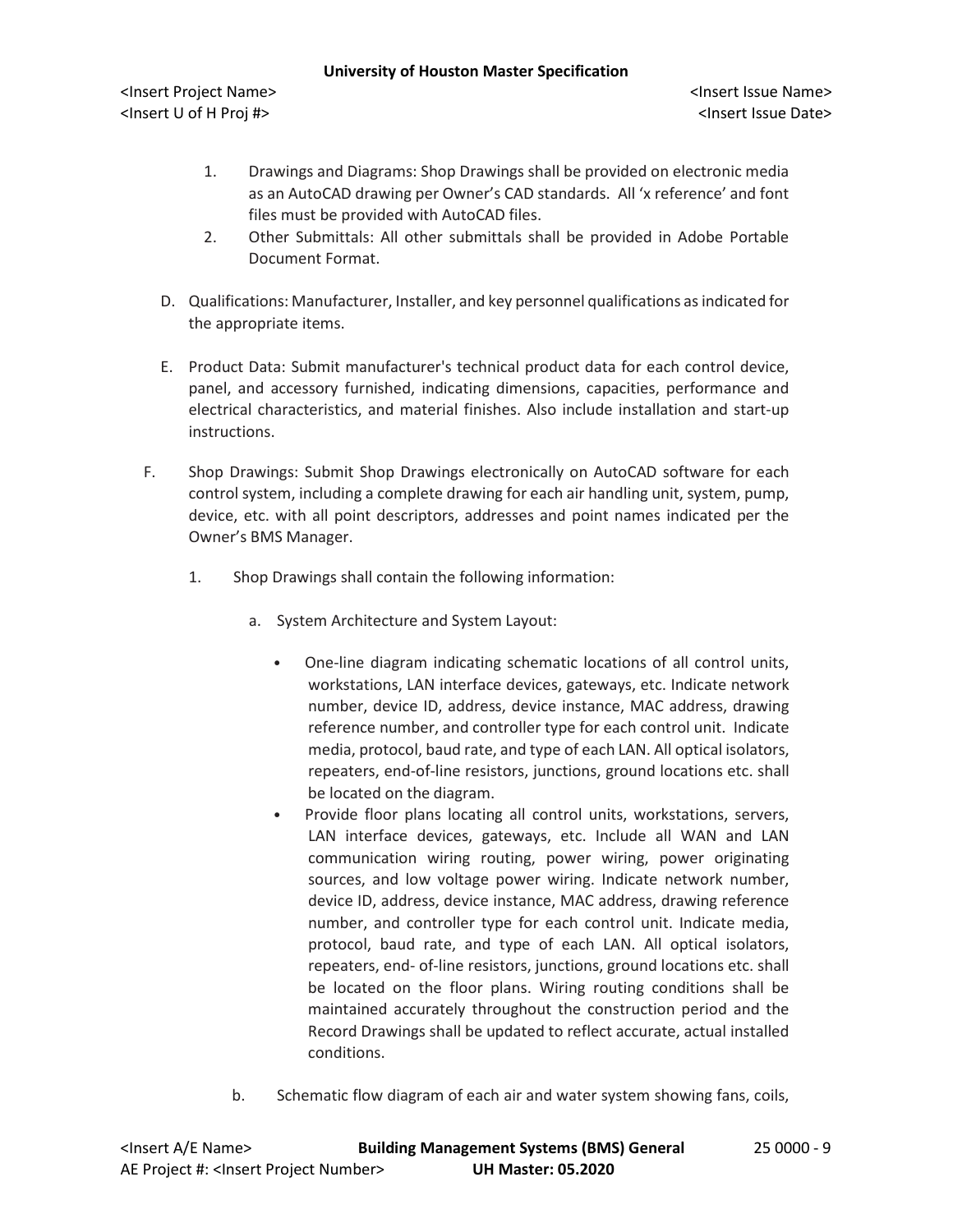<Insert Project Name> <Insert Issue Name> <Insert U of H Proj #> <Insert Issue Date>

dampers, valves, pumps, heat exchange equipment and control devices. Include written description of sequence of operation.

- Identify the airflow pathway and piping connections. Airflow and water flow rates do not need to be included as this information should be included on equipment schedules. The flow rates could be included if desired, or diagrams can be left more generic. A generic diagram permits use of the same diagram for multiple units with similar configurations. Include all inputs and variables that must be controlled. Components that are not inputs or controlled variables should be left out to maintain a simple diagram that is easy to read.
- Categorize the purpose of the equipment: for example, comfort heating or cooling for human occupants; maintaining acceptable temperatures for a data center; or specific pressure relationships. Include any other equipment that is affected by the sequence: for example, a makeup air unit must interlock with the exhaust fan(s) that create the need for the makeup air unit. A system with multiple purposes should have all purposes noted.
- Identify the required inputs and output: for example, space sensors, air temperature sensors, static or differential pressure sensors, etc. Note what inputs are already available for use in the control system and whether the required input devices are already included as a part of the equipment or specified for other purposes. Confirm that additional devices are indicated in the Drawings and specified at this time.
- List any code required functions of the system (such as ASHRAE 90.1).
- Incorporate Owner's operational requirements and expectations. Identify any desired system features that may conflict with overall successful operation or code requirements. Review the system design for additional components necessary to suit the Owner's desired operation.
- c. All physical points on the schematic flow diagram shall be indicated with names, descriptors, and point addresses identified as listed in the point summary table.
- 2. With each schematic, provide a point summary table listing building number and abbreviation, system type, equipment type, full point name, point description, Ethernet backbone network number, network number, device ID, object ID (object type, instance number). If this information is not available at the time of Shop Drawings submittals, furnish with O&M manual documentation for Owner review and approval. See Section 25 1500 "BMS Software and Programming" for additional requirements.
	- a. Label each control device with setting or adjustable range of control.
	- b. Label each input and output with the appropriate range.
	- c. Provide a Bill of Materials with each schematic. Indicate device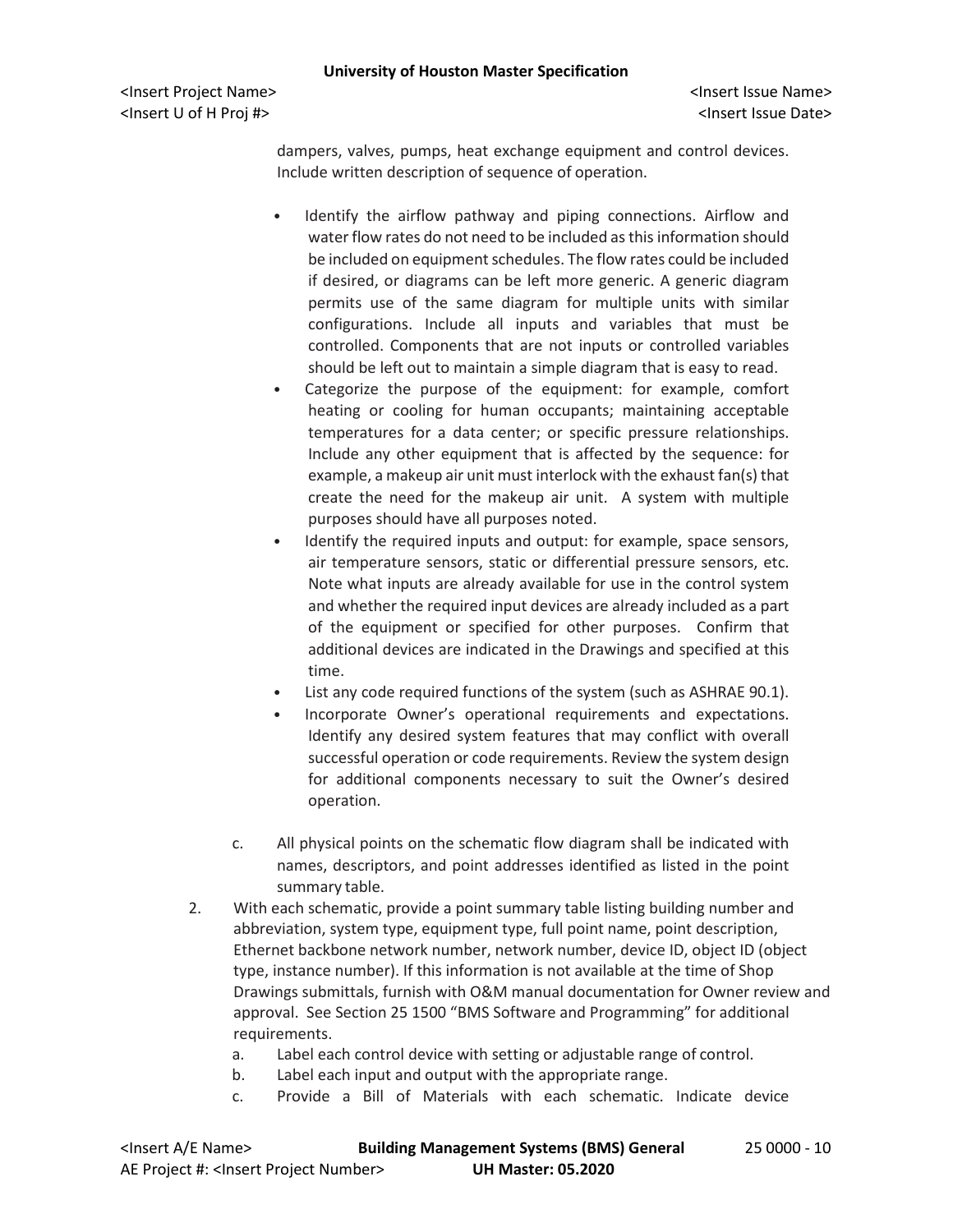<Insert Project Name> <Insert Issue Name> <Insert U of H Proj #> <Insert Issue Date>

identification to match schematic and actual field labeling, quantity, actual product ordering number, manufacturer, description, size, voltage range, pressure range, temperature range, etc. as applicable.

- d. With each schematic, provide valve and actuator information including size, Cv, design flow, design pressure drop, manufacturer, model number, close off rating, etc. Indicate normal positions of spring return valves and dampers.
- e. Indicate all required electrical wiring. Electrical wiring diagrams shall include both ladder logic type diagram for motor starter, control, and safety circuits and detailed digital interface panel point termination diagrams with all wire numbers and terminal block numbers identified. Provide panel termination Drawings on separate Drawings. Ladder diagrams shall appear on system schematic. Clearly differentiate between portions of wiring that are existing or factory-installed or field-installed.
- f. Provide details of control panels, including controls, instruments, and labeling shown in plan or elevation indicating the installed locations.
- g. Number all drawing sheets consecutively.
- h. Include a title on each sheet indicating the type of information included and the HVAC system controlled.
- i. Provide a Table of Contents listing sheet titles and sheet numbers.
- j. Include a legend and list of abbreviations.
- k. Include User Interface Graphic Screens.
- l. Include Trends.
- m. Alarms: Review monitoring capability and alarms. Alarms may be generally categorized as critical (main equipment failure), intermediate (high humidity or excessive CO2 events), or nuisance alarms. All alarms shall be delayed 15 seconds.
- n. Memory allocation projections: Specify the storage capability of the system. Data should be retained for **[30, 60, or 90]** days. Readings shall be sampled and recorded every 15 minutes. BMS device storage shall be backed up daily.
- o. Submit calculated and guaranteed system response times of the most heavily loaded LAN in the system. Submit this data along with Shop Drawings but under separate cover
- 3. BACnet Protocol Information:
	- a. Submit the following:
		- BACnet object description, object ID, and device ID, for each I/O point.
		- Documentation for any non-standard BACnet objects, properties, or enumerations used detailing their structure, data types, and any associated lists of enumerated values.
		- Submit PICS indicating the BACnet functionality and configuration of each controller.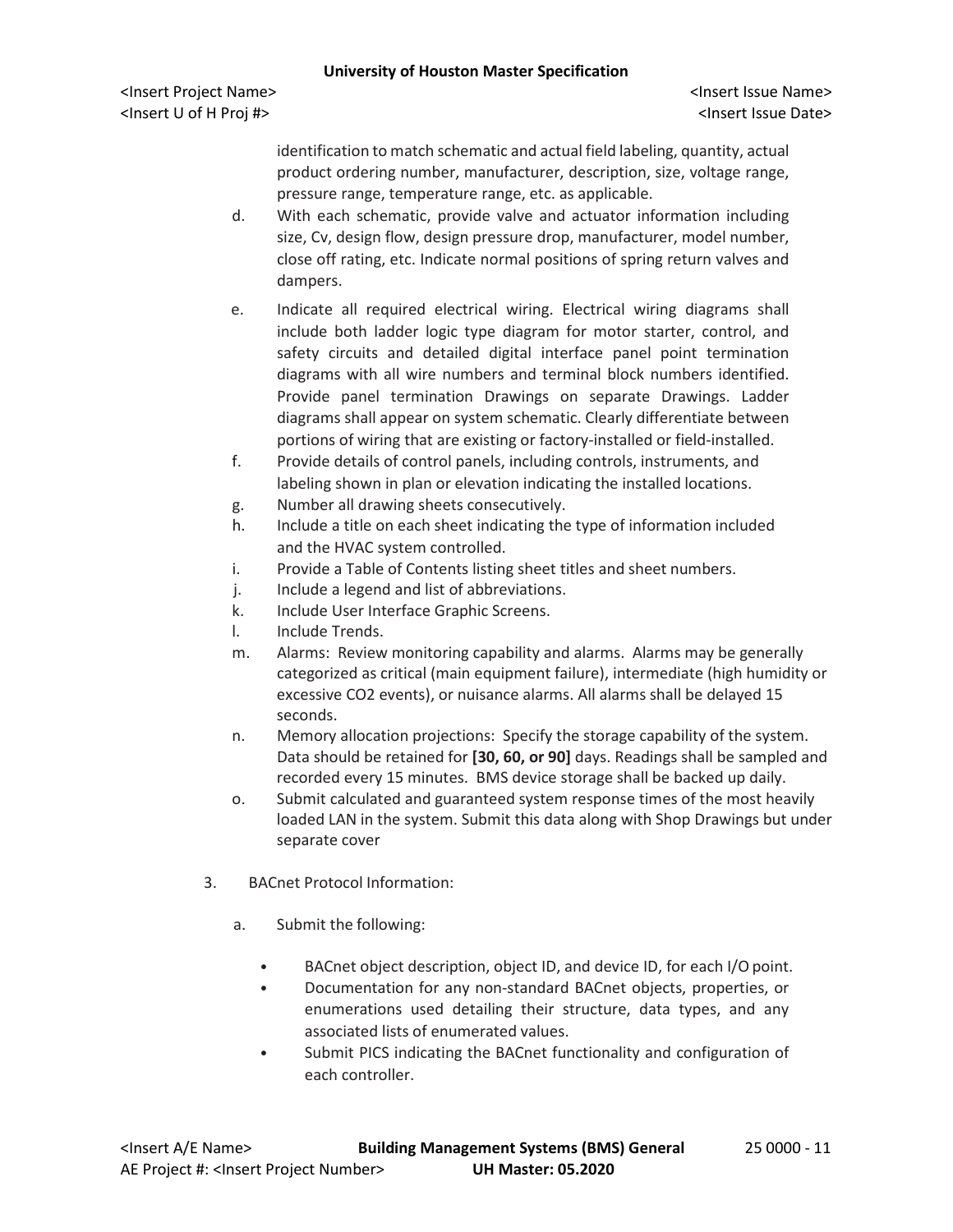<Insert Project Name> <Insert Issue Name> <Insert U of H Proj #> <Insert Issue Date>

- 4. Point Summary: Submit point summary as defined in Section 25 1500 "BMS Software and Programming."
- 5. Compressed Air Systems:
	- a. Product data including rated capacities of selected models, weights (shipping, installed, and operating), furnished specialties, and accessories indicating dimensions, required clearances, and methods of assembly of components, and piping and wiring connections.
		- b. Wiring diagrams from manufacturers detailing electrical power supply wiring to equipment. Include ladder-type wiring diagrams for interlock and control wiring required for final installation. Differentiate between portions of wiring that are factory-installed and portions that are to be field-installed.
		- c. Pneumatic piping plan and riser layouts including all main air and branch air piping sizes, and calculated pressure losses for all pneumatic lines to all components, devices, and panels.
	- d. Certificates of shop inspection and data report as required by provisions of the ASME Boiler and Pressure Vessel Code.
- 6. Framed Control Drawings: Control Drawings, including system control schematics, Sequence of Operation and panel termination Drawings, shall be provided in laminated panels and mounted in a suitable frame with a .125" Lexan polycarbonate cover for major pieces of equipment, such as air handling units, chillers, boilers, etc. Drawings should be of sufficient size to be easily read. Terminal unit Drawings shall be located in the central plant equipment panel or mechanical room panel.
- 7. Control Logic Documentation:
	- a. Submit control logic program listings(for graphical programming) and logic flow charts (for line type programs) to document the control software of all control units.
	- b. Control logic shall be annotated to describe how it accomplishes the sequence of operation. Annotations shall be sufficient to allow an operator to relate each program component (block or line) to corresponding portions of the specified Sequence of Operation.
	- c. Include written description of each control sequence.
	- d. Include control response, settings, setpoints, throttling ranges, gains, reset schedules, adjustable parameters and limits.
	- e. Sheets shall be consecutively numbered.
	- f. Each sheet shall have a title indicating the controller designations and the HVAC system controlled.
	- g. Include Table of Contents listing sheet titles and sheet numbers.
	- h. Submit one complete set of programming and operating manuals for all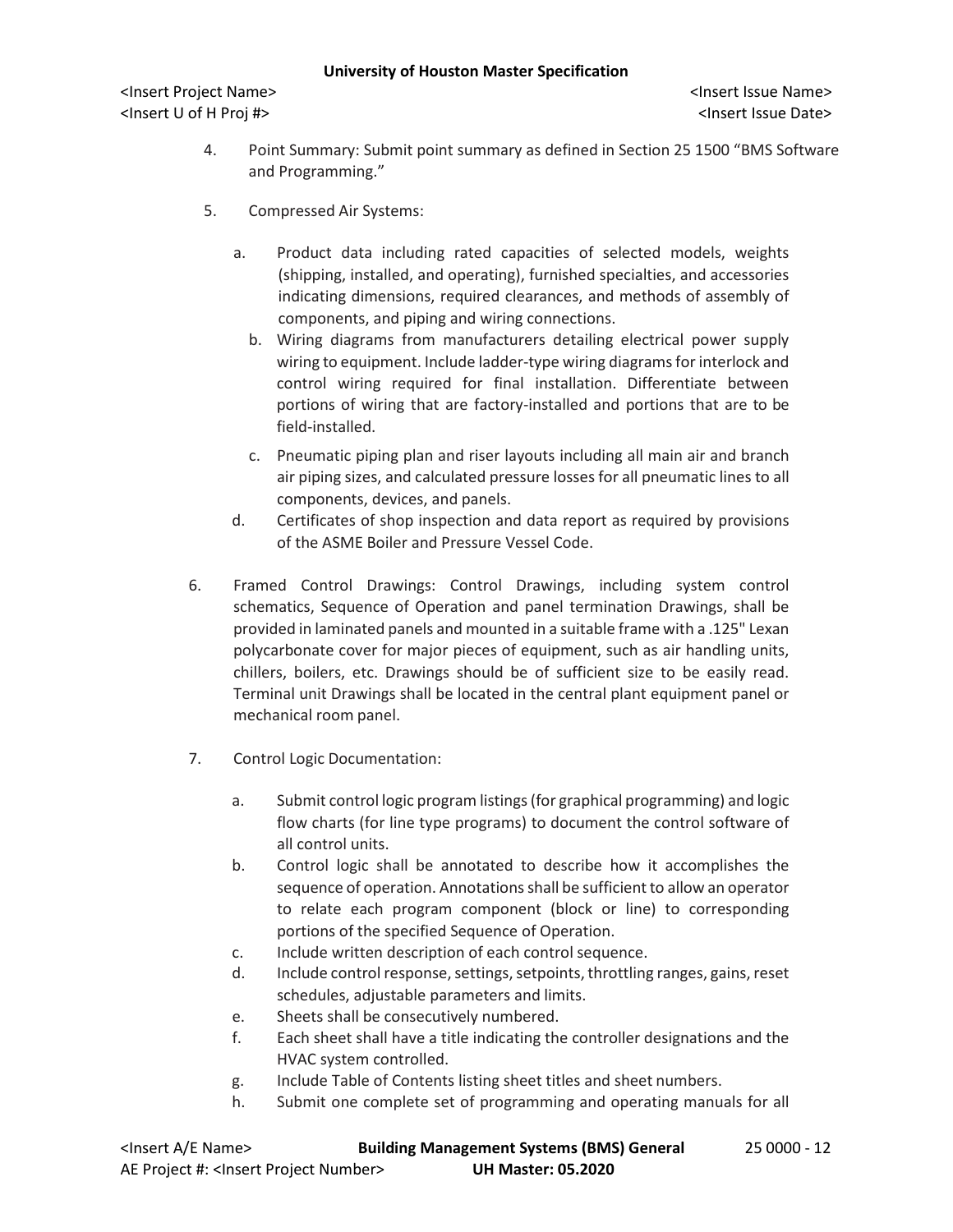digital controllers concurrently with control logic documentation. This set will count toward the required number of Operation and Maintenance materials specified below and in Division 01.

- G. Record Documents:
	- 1. Record copies of product data and control Shop Drawings updated to reflect the final installed condition.
	- 2. Record copies of approved control logic programming and database on paper and on CD's. Accurately record actual setpoints and settings of controls, final sequence of operation, including changes to programs made after submission and approval of Shop Drawings and including changes to programs made during specified testing.
	- 3. Record copies of approved Project-specific graphic software on CDs.
	- 4. Network architecture Record Drawings showing all nodes, including a description field with specific controller identification, description and location information.
	- 5. Record copies shall include individual floor plans with controller locations with all interconnecting wiring routing including space sensors, LAN wiring, power wiring, low voltage power wiring. Indicate device instance, MAC address and Drawing reference number.
	- 6. Provide record copy of riser diagram showing the location of all controllers.
	- 7. Maintain Project record documents throughout the Warranty Period and submit final documents at the end of the Warranty Period.
- H. Operation and Maintenance Data:
	- 1. Submit maintenance instructions and spare parts lists for each type of control device, control unit, and accessory.
	- 2. Submit BMS User's Guides (Operating Manuals) for each controller type and for all workstation hardware and software and workstation peripherals.
	- 3. Submit BMS advanced Programming Manuals for each controller type and for all workstation software.
	- 4. Include all submittals (product data, Shop Drawings, control logic documentation, hardware manuals, software manuals, installation guides or manuals, maintenance instructions and spare parts lists) in maintenance manual, in accordance with requirements of Division 01.
		- a. Contractor shall provide Owner with all product line technical manuals and technical bulletins, to include new and upgraded products, by the same distribution channel as to dealers or branches. This service shall be provided for five (5) years as part of the Contract price and shall be offered to Owner thereafter for the same price as to a dealer or branch.
		- b. Manufacturer's Certificates: For all listed and/or labeled products, provide certificate of conformance.
		- c. Product Warranty Certificates: Submit manufacturers' product warranty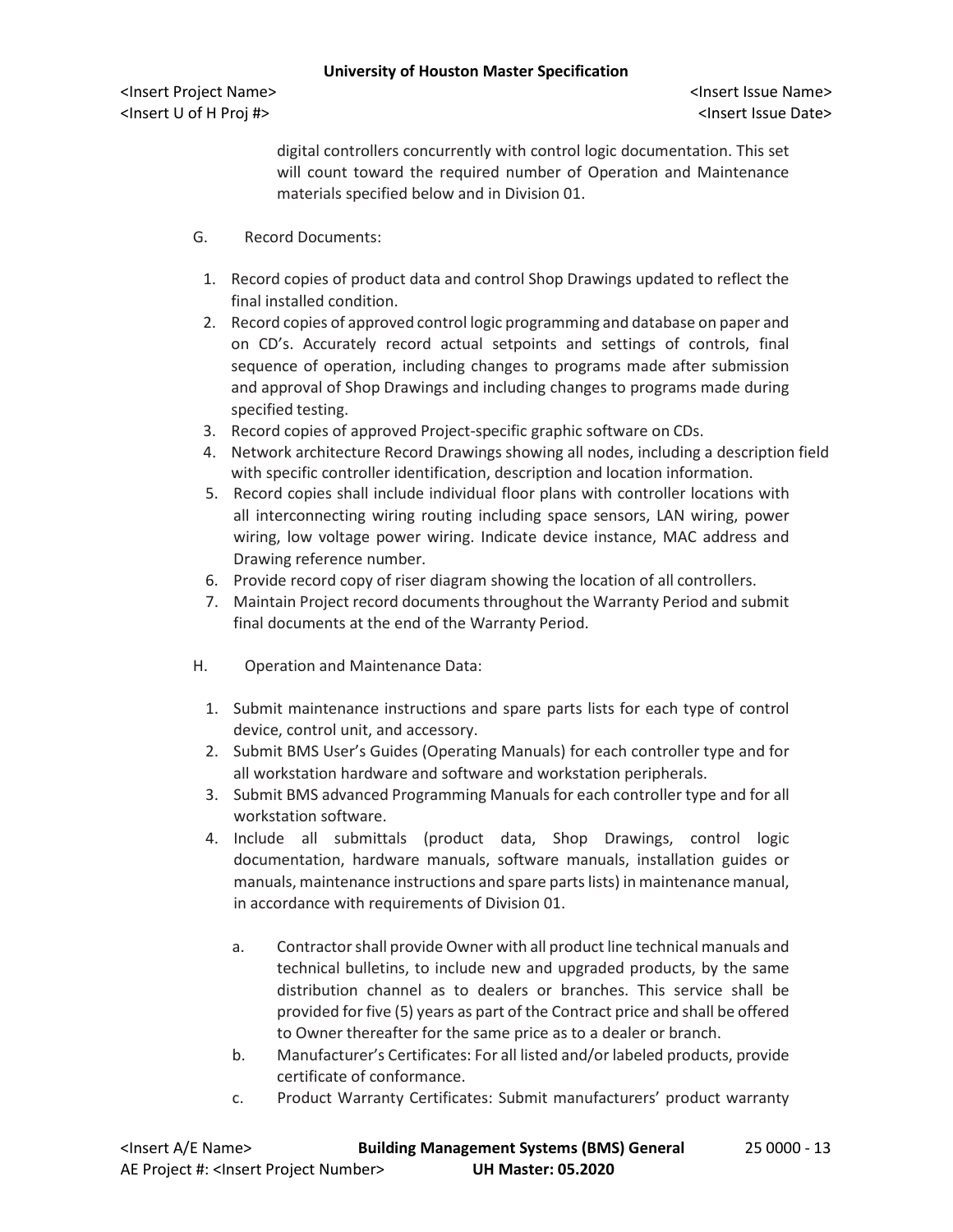certificates covering the hardware provided.

# 1.7 SYSTEM ARCHITECTURE

A. The system provided shall incorporate hardware resources sufficient to meet the functional requirements of these Specifications. Contractor shall include all items not specifically itemized in these Specifications that are necessary to implement, maintain, and operate the system in compliance with the functional intent of these Specifications.

# Remove the following paragraph for retrofit projects where a BMS is already in place.

- B. The system shall be configured as a distributed processing network(s) capable of expansion as specified below.
	- 1. Coordinate all requirements of the BMS WAN / Primary LAN with the Owner's IT Department and EH&S Building Management Services Department.
		- 2. All BMS utilization of the Owner's IT network specified by Division 25 specifications or by the Drawings shall be compliant with the Owner's current IT network standards. Refer to and comply with Division 27 Communications specifications. The Owner's IT department solely manages and governs the Owner's IT infrastructure.
		- 3. Division 25 Contractor shall not configure, provide or install any devices or network cables within/inside the Owner's IT network infrastructure. Routers provided by Division 25 that utilize the Owner's WAN or Primary LAN shall be approved by the Owner's IT department prior to connection. Refer to current Owner telecommunications standards available at [https://uh.edu/facilities](https://uh.edu/facilities-planning-construction/vendor-resources/owners-design-criteria/design-guidelines/)[planning-construction/vendor-resources/owners-design-criteria/design](https://uh.edu/facilities-planning-construction/vendor-resources/owners-design-criteria/design-guidelines/)[guidelines/](https://uh.edu/facilities-planning-construction/vendor-resources/owners-design-criteria/design-guidelines/) .
		- 4. The Owner's IT department shall grant approval to utilize the Owner's IT network and provide Ethernet IP address after all Owner requirements are satisfied. Upon approval, an Ethernet drop will be provided with a jackplate, IP address, and computer name specified by the Owner's IT department for utilization by the Division 25 Contractor.

#### Remove the following paragraph for retrofit projects where a BMS is already in place.

- C. The system architecture shall consist of an Ethernet-based, wide area network (WAN), a single Local Area Network (LAN) or multi-leveled LANs that support BCs, AACs, ASCs, Operator Workstations (OWS), Smart Devices (SD), and Remote Communication Devices (RCDs) as applicable. The following indicates a functional description of the BMS structure.
	- 1. University of Houston WAN: Internet-based network connecting multiple facilities with a central data warehouse and server, accessible via standard webbrowser. This is an existing infrastructure and the Division 25 Contractor shall not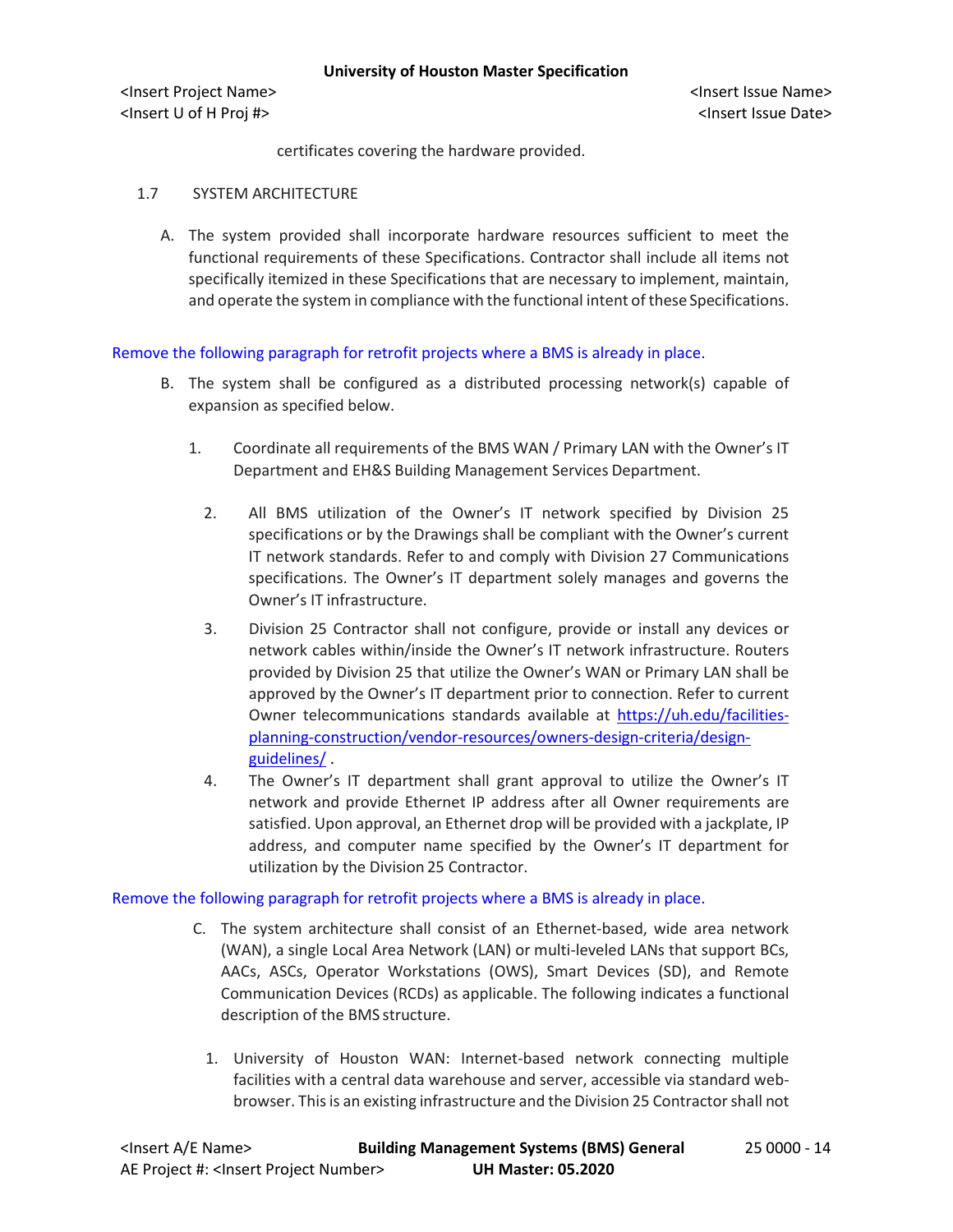<Insert Project Name> <Insert Issue Name> <Insert U of H Proj #> <Insert Issue Date>

configure any components of this WAN. Division 25 Contractors or designers working on existing BMS equipment may request reconfiguration of the University of Houston WAN, but reconfigurations requests, if approved, shall be executed only by the Owner's IT department. Refer to Section 25 3000 "BMS Communication Devices" for requirements.

- 2. Local Supervisory LAN/Primary Controller LAN ('Primary LAN'): The Local Supervisory/Primary Controller LAN shall be an Ethernet-based, 10/100/1000base-T Ethernet LAN connecting Local Supervisory Controllers, Primary Control LANs, BCs, and OWSs. The LAN serves as the inter-BC gateway and OWS-to-BC gateway and communications path and as the connection point for the University of Houston WAN. Contractor shall use a dedicated LAN for the control system. The Local Supervisory LAN shall be installed by others, in accordance with Division 27 Communications specifications, which is not governed by Division 25. The BMS network configuration shall be the following:
	- a. BACnet/IP, as defined in the BACnet standard, which shall share a common network number for the Ethernet backbone, as defined in BACnet Standard. Point/Object naming conventions are specified in Section 25 1500 "BMS Software and Programming." Refer also to the current ASHRAE 135 data communication protocol.
- 3. Secondary Controller LAN ('Secondary LAN'): Network used to connect AACs and ASCs. Acceptable communication protocols are BACnet over Ethernet (IEEE802.3), Master Slave/ Token Passing or polling as defined in the BACnet standard. Secondary LAN shall not directly connect to the University of Houston WAN or University of Houston Primary LAN. Division 25 Contractor shall provide and install all components of the Secondary LAN as specified in Division 25. Network speed vs. the number of controllers on the LAN shall be dictated by the response time and trending requirements and other requirements of the Specifications. The BMS Secondary LAN shall not utilize Network Data cable trays without Owner approval. BMS Secondary LAN using Network Data cable trays shall comply with Division 27 Communications specifications.
- D. Dynamic Data Access: Any data throughout any level of the network shall be available to and accessible by all other devices, Controllers and OWS, whether directly connected or connected remotely.
- E. Remote Data Access: The system shall support the following methods of remote access to the building data. All remote access shall be approved by the Owner's Information Security department prior to installation. Remote access authorization requires completion of a "Person of Interest" form.
	- 1. Browser-based access: A remote user using a standard browser will be able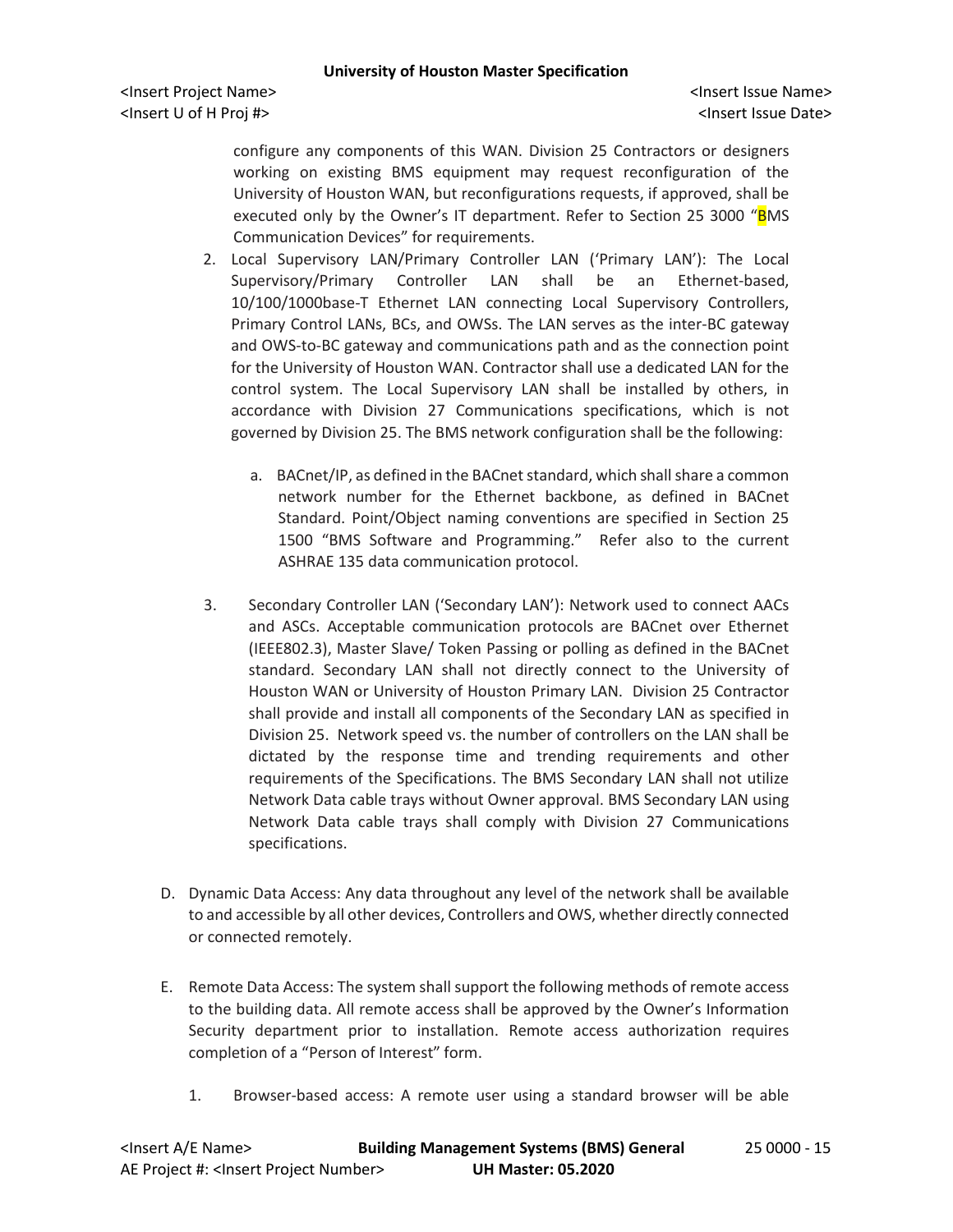<Insert Project Name> <Insert Issue Name> <Insert U of H Proj #> <Insert Issue Date>

access all control system facilities and graphics with proper password. Owner will secure and pay for the continuous Internet connection. The following paradigms are acceptable for browser-based access:

- a. Native Internet-based user interfaces (HTML, XML, etc.) that do not require a plug-in.
- b. User interfaces that, via a standard browser, use a freely distributed and automatically downloaded and installed plug-in or 'thick' client that presents the user interface across the web.

Engineer shall consult with the Owner's project manager prior to specifying the response times. Quicker response times may be dictated by the type of systems and facility. Edit on a project by project basis.

- F. The communication speed between the controllers, LAN interface devices, CSS, and operator interface devices shall be sufficient to ensure fast system response time under any loading condition. Contractor shall submit guaranteed response times with Shop Drawings, including calculations to support the guarantee. In no case shall delay times between an event, request, or command initiation and its completion be greater than those listed herein. Contractor shall modify the BMS control design as necessary to accomplish these performance requirements.
	- 1. 5 seconds between a Level 1 (critical) alarm occurrence and enunciation at operator workstation.
	- 2. 10 seconds between a Level 2 alarm occurrence and enunciation at operator workstation.
	- 3. 20 seconds between a Level 3-5 alarm occurrence and enunciation at operator workstation.
	- 4. 10 seconds between an operator command via the operator interface to change a setpoint and the subsequent change in the controller.
	- 5. 5 seconds between an operator command via the operator interface to start/stop a device and the subsequent command to be received at the controller.
	- 6. 10 seconds between a change of value or state of an input and it being updated on the operator interface.
	- 7. 10 seconds between an operator selection of a graphic and it completely painting the screen and updating at least ten (10) points.
- G. Control Systems Server (CSS): This computer (or computers) shall maintain the systems configuration and programming database and shall be restricted to Owner control. It shall hold the backup files of the information downloaded into the individual controllers and as such support uploading and downloading that information directly to/from the controllers. It shall also act as a control information server to non-control system based programs. It shall allow secure multiple-access to the control information. Refer to Section 25 1109 "BMS Operator Interfaces."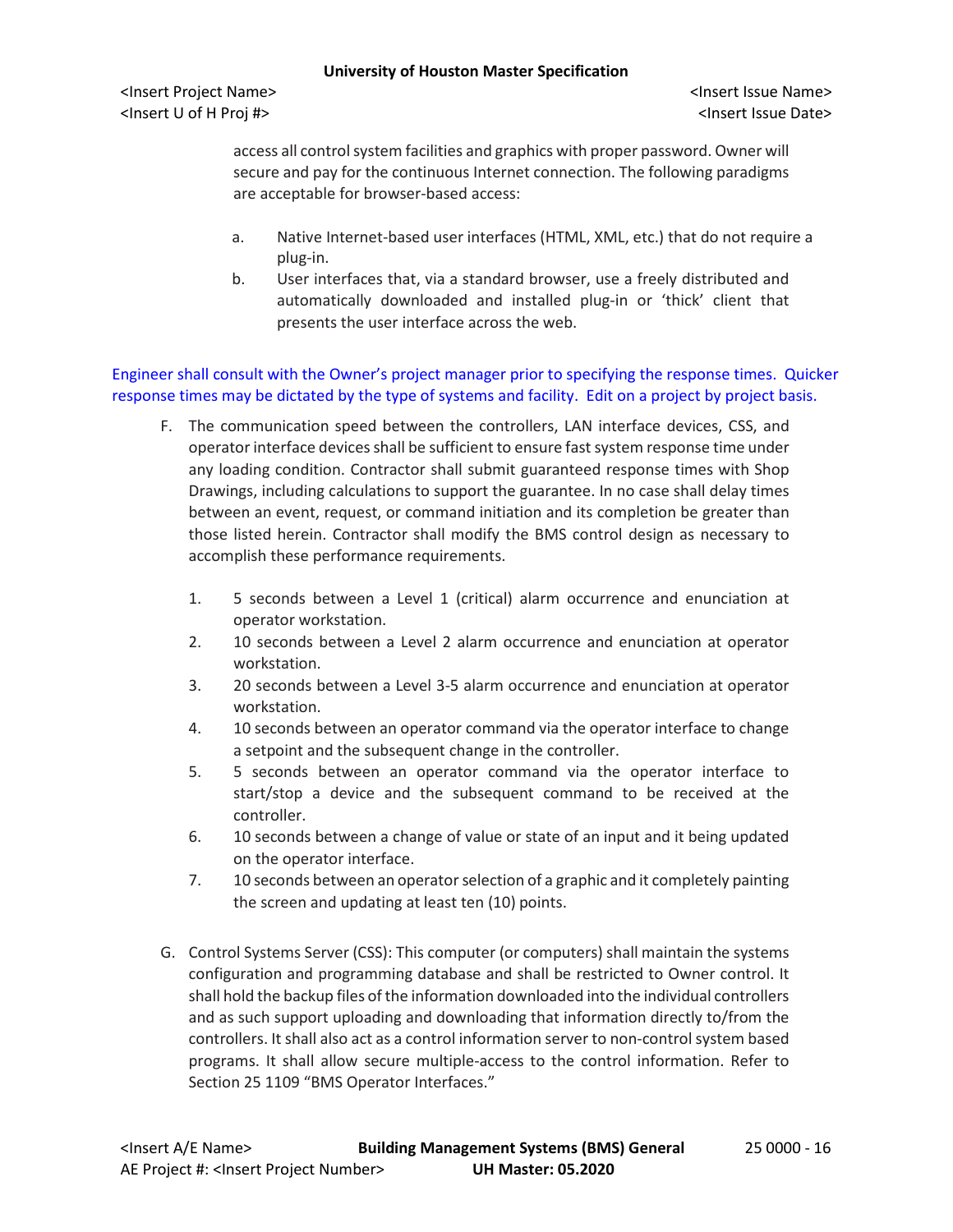<Insert Project Name> <Insert Issue Name> <Insert U of H Proj #> <Insert Issue Date>

- H. The Operator Interface shall provide for overall system supervision, graphical user interface, management report generation, alarm annunciation, and remote monitoring. Refer to Section 25 1109 "BMS Operator Interfaces."
- I. The BCs, AACs, ASCs, and SDs shall monitor, control and provide the field interface for all points specified. Each BC, AAC, or ASC shall be capable of performing all specified energy management functions, and all DDC functions, independent of other BCs, AACs, or ASCs and operator interface devices as more fully specified in Section 25 1400 "BMS Field Panels".

# Remove the following paragraph for a retrofit project where a BMS is already in place.

- J. Systems Configuration Database: The system architecture shall support maintaining the systems configuration database on a server or workstation on the Local Supervisory LAN. BMS shall provide user tools to the Owner that allow configuring, updating, maintaining, etc. current configurations and settings whether they are initiated at the server or the end device.
	- 1. Database Schema shall be published (via ODBC or SQL) and provided to the Owner to facilitate easy access to the data.
	- 2. Database shall be ODBC compliant or a data access driver shall be provided to act as an ODBC or OLE DB data provider.
- K. Interruptions or fault at any point on any Primary Controller LAN shall not interrupt communications between other BMS nodes on the network. If a LAN is severed, separated networks shall continue to operate and communications within each network shall continue uninterrupted.
- L. Anytime any controller's database or program is changed in the field, the controller shall be capable of automatically uploading the new data to the CSS.
- 1.8 DELIVERY, STORAGE AND HANDLING
	- A. Deliver each piece of equipment and control device in original factory shipping and packaging. Vendor shall maintain cartons during shipping, storage and handling as required to prevent equipment damage and to eliminate dirt and moisture from equipment. Store equipment and materials inside and protect from weather.
- 1.9 WARRANTY

#### Consult with UH project manager for warranty requirements.

A. Contractor shall warrant all products and labor for the full manufacturer's warranty period or for **[one year ][two years] (whichever is greater)]** after substantial completion.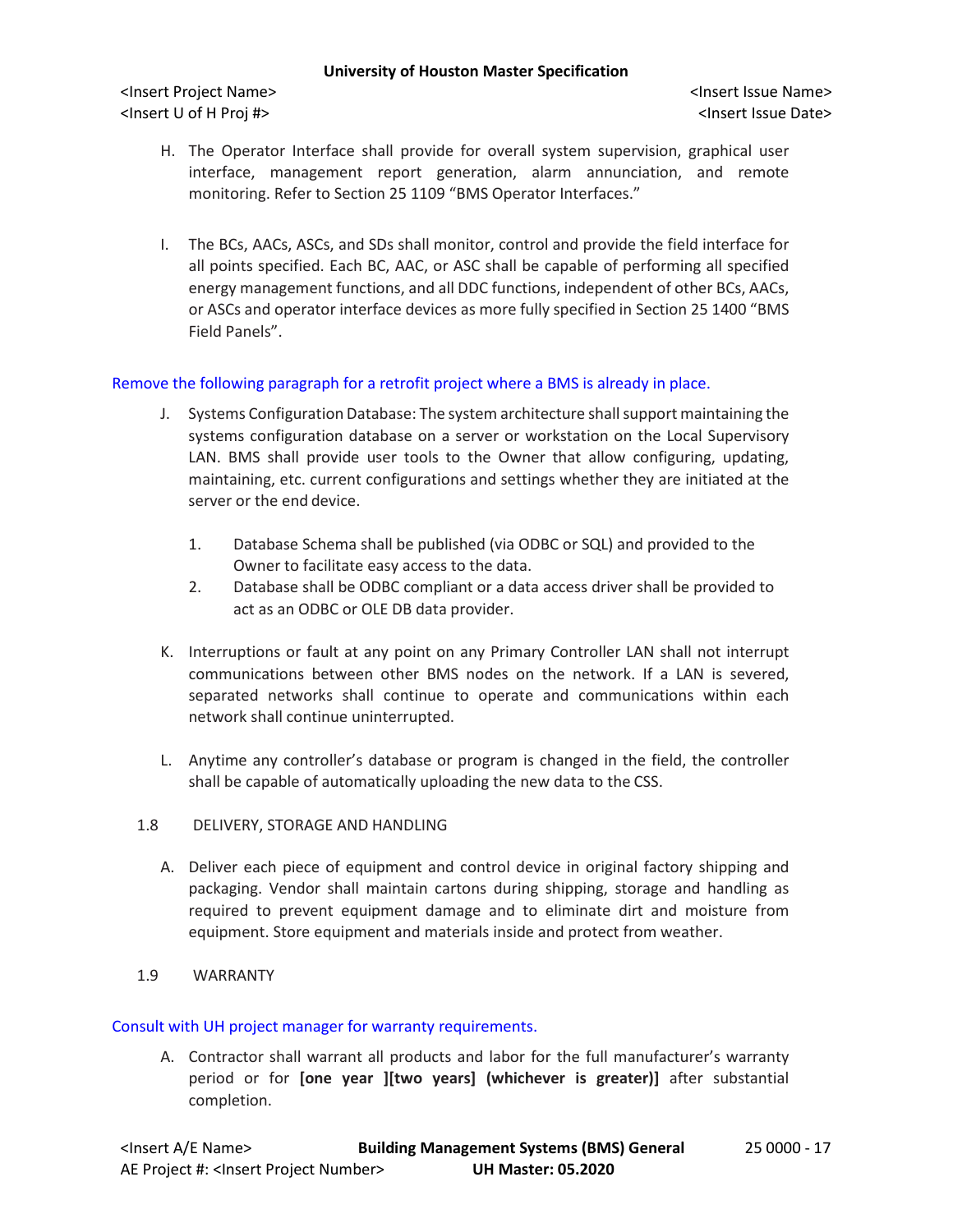- B. The Owner reserves the right to make changes to the BMS during the Warranty Period. Such changes do not constitute a waiver of warranty. Contractor shall warrant parts and installation work regardless of any such changes made by Owner, unless the Contractor provides clear and convincing evidence that a specific problem is the result of such changes to the BMS. Any disagreement between Owner and Contractor on such matters shall be subject to resolution through the Contract 'Disputes' clause.
- C. At no cost to the Owner, during the Warranty Period, Contractor shall provide maintenance services for software, firmware and hardware components as specified below:
	- 1. Maintenance services shall be provided for all devices and hardware specified in the Contract Documents. Service all equipment per the manufacturer's recommendations.
	- 2. Emergency Service: Any malfunction, failure, or defect in any hardware component or failure of any control programming that would result in life safety issues, property damage or loss of comfort control shall be corrected and repaired following notification (via telephone or email) by the Owner to the Contractor. Emergency service shall be provided 24 hours per day, 7 days per week, and 365 days per year with no exceptions and at no cost to the Owner.
		- a. Response to any request for service shall be provided within two (2) hours of the Owner's initial telephone request for service.
		- b. In the event that the malfunction, failure, or defect is not corrected by remote BMS operator, at least one (1) hardware and software technician, trained in the system to be serviced, shall be dispatched to the Owner's Site within four (4) hours of the Owner's initial telephone request for such services, as specified.
	- 3. Normal Service: Any malfunction, failure, or defect in any hardware component or failure of any control programming that would not result in property damage or loss of comfort control shall be corrected and repaired following notification (via telephone or email) by the Owner to the Contractor.
		- a. Response to any request for service shall be provided within eight (8) working hours (Contractor specified 40 hours per week normal working period) of the Owner's initial request for service.
		- b. In the event that the malfunction, failure, or defect is not corrected by remote BMS operator, at least one (1) hardware and software technician, trained in the system to be serviced, shall be dispatched to the Owner's Site within three (3) working days of the Owner's initial telephone request for such services, as specified.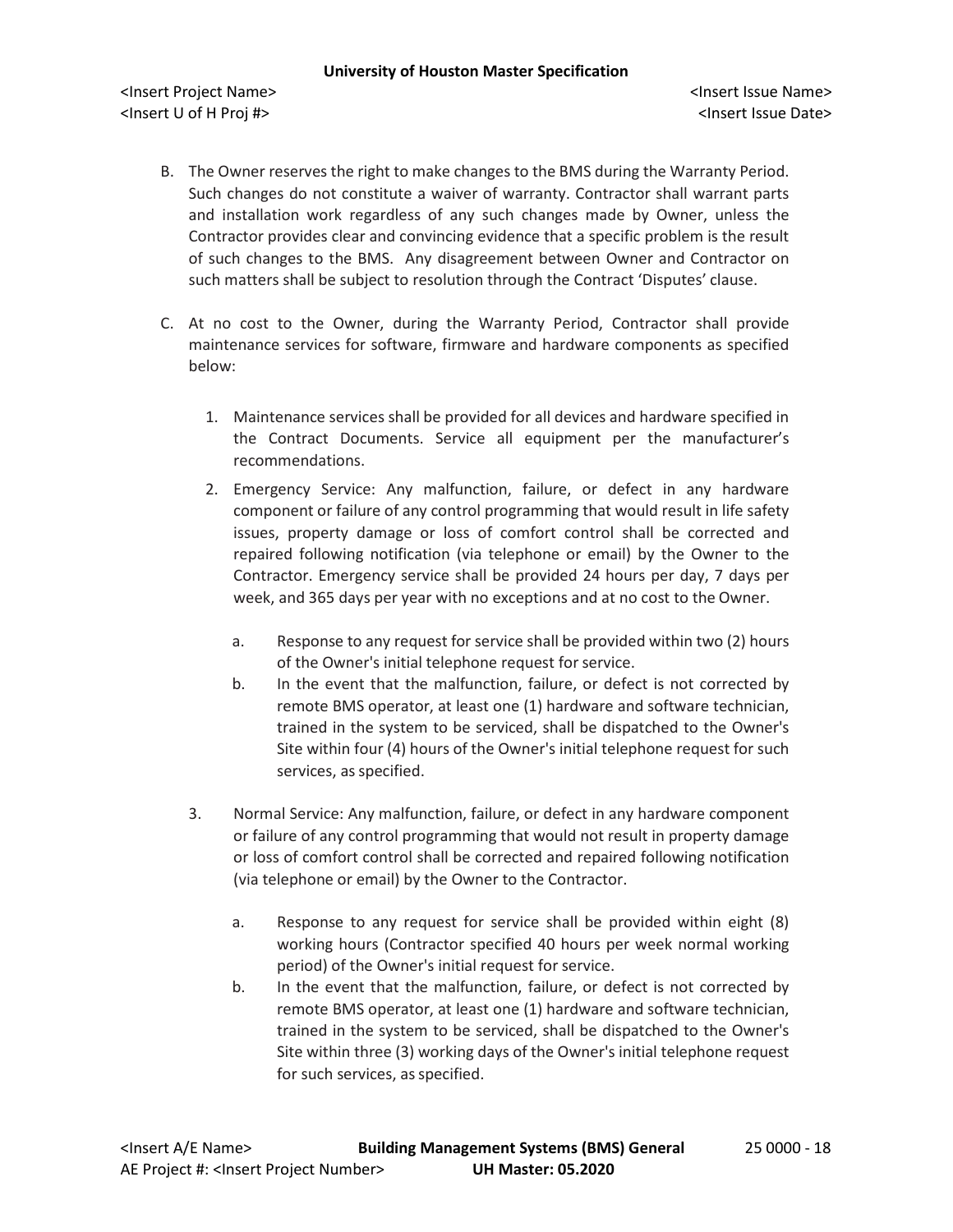<Insert Project Name> <Insert Issue Name> <Insert U of H Proj #> <Insert Issue Date>

- 4. At any time during the Warranty Period that Contractor is on Site for maintenance, emergency, or normal service, Contractor shall notify Owner via Owner's Building Management Services and the local building operating personnel. Contractor shall notify said personnel of all work anticipated being involved for the service work. In addition, no work affecting system operation shall commence until Owner grants express permission via email or other written method. After the work is completed a work order ticket describing in detail all work performed (i.e. hardware replaced or serviced, software or firmware modifications made, etc.), hours worked, follow-up work required, etc., must be signed by an authorized building operator or Building Monitoring Services personnel.
- 5. Owner's Request for Service: Contractor shall specify a maximum of three telephone numbers for Owner to call in the event of a need for service. At least one of the lines shall be attended at any given time. One of the three contacted technicians shall respond to every call within 15 minutes.
- 6. Technical Support: Contractor shall provide technical support by telephone or other remote means throughout the Warranty Period.
- 7. Preventive maintenance shall be provided throughout the Warranty Period in accordance with the hardware component manufacturer's requirements.
- 8. In the last month of the Warranty Period, all System software and controller firmware, software, drivers, etc. shall be upgraded to the latest release (version) in effect at the end of the Warranty Period.

# PART 2 - PRODUCTS

- 2.1 GENERAL
- A. All materials shall meet or exceed all applicable referenced standards, federal, state and local requirements, and conform to codes and ordinances of authorities having jurisdiction.

# 2.2 MANUFACTURERS

A. The BMS and digital control and communications components installed as work of this Contract shall be an integrated distributed processing system of the following manufacturer or communication protocol. No other products will be considered as substitutions.

# Choose one of the following paragraphs for the Laboratory Control Systems on retrofit projects.

- B. Where only a single existing laboratory control system (LCS) serves a building, new LCS work shall be incorporated into and match the existing laboratory control system.
- C. Where multiple existing laboratory control systems (LCS) serve a building, the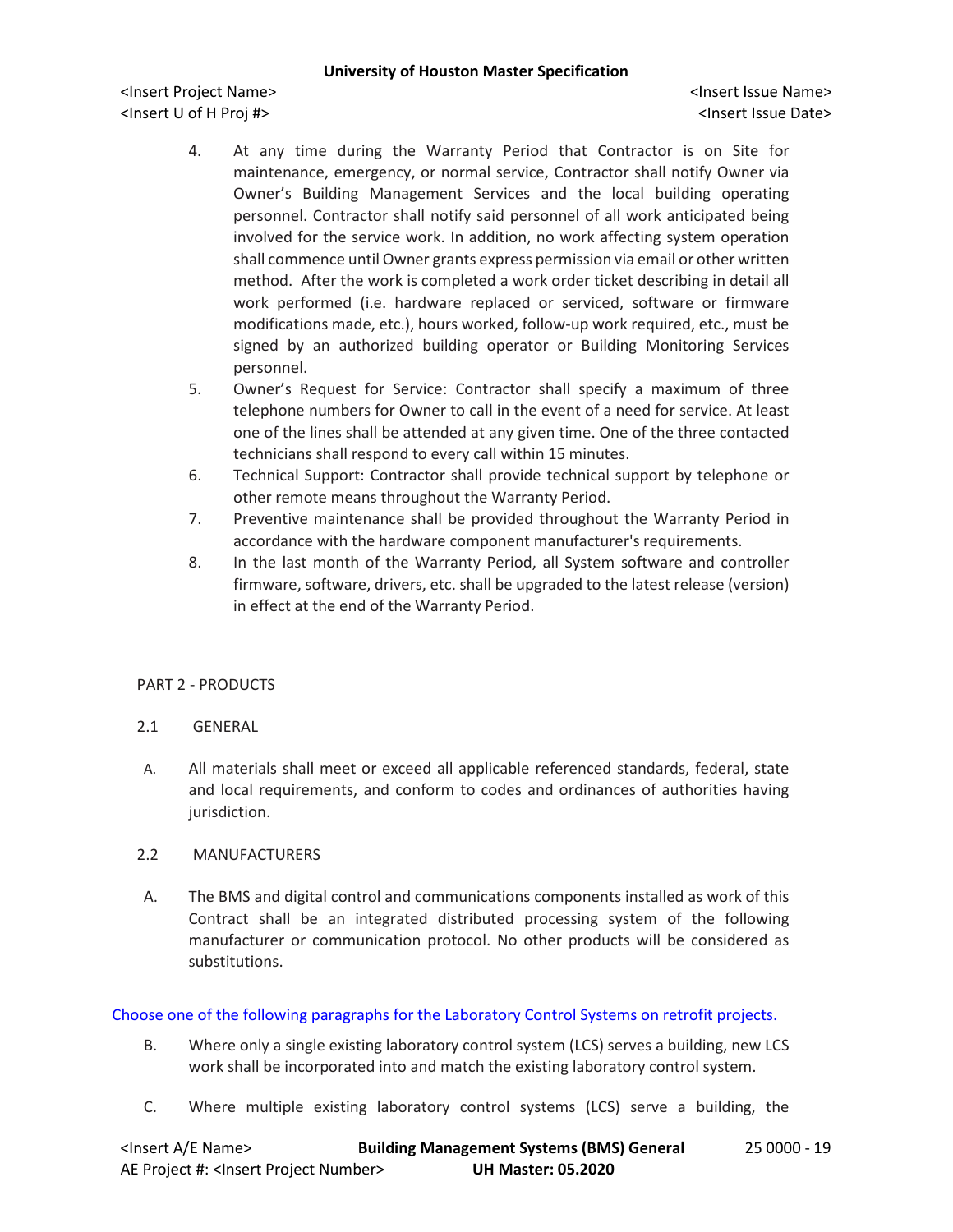laboratory control system that serves over sixty percent (60%) of the existing to remain building HVAC equipment shall be considered the dominant LCS. Any new LCS work shall match the existing dominant laboratory control system. In the case that no LCS serves over sixty percent (60%), the LCS that serves the majority of the equipment shall be considered the dominant LCS.

- D. Where there is no existing laboratory control system and subject to compliance with requirements provide LCS from one of the following:
	- 1. Critical Room Control (CRC).
	- 2. Phoenix Controls.

Choose the following paragraph for new construction.

- E. Subject to compliance with requirements, provide Laboratory Control Systems (LCS) from one of the following:
	- 1. Critical Room Control (CRC).
	- 2. Phoenix Controls.

Choose one of the following paragraphs for the Building Management Systems on retrofit projects.

- B. Where only a single existing building management system (BMS) serves a building, new BMS work shall be incorporated into and match the existing building management system.
- C. Where multiple existing building management systems (BMS) serve a building, the building management system that serves over sixty percent (60%) of the existing to remain building HVAC equipment shall be considered the dominant BMS. Any new BMS work shall match the existing dominant building management system. In the case that no BMS serves over sixty percent (60%), the BMS that serves the majority of the equipment shall be considered the dominant BMS.
- D. Where there is no existing building management system and subject to compliance with requirements provide BMS from one of the following:
	- 1. Distech Controls.
	- 2. Honeywell WEBS.

Siemens Apogee should only be used at the University of Houston at Sugar Land Campus. If the project is not located at the Sugar Land Campus, Siemens Apogee shall be removed.

3. Siemens Apogee.

Choose the following paragraph for new construction.

- F. Subject to compliance with requirements, provide BMS from one of the following:
	- 1. Distech Controls.
	- 2. Honeywell WEBS.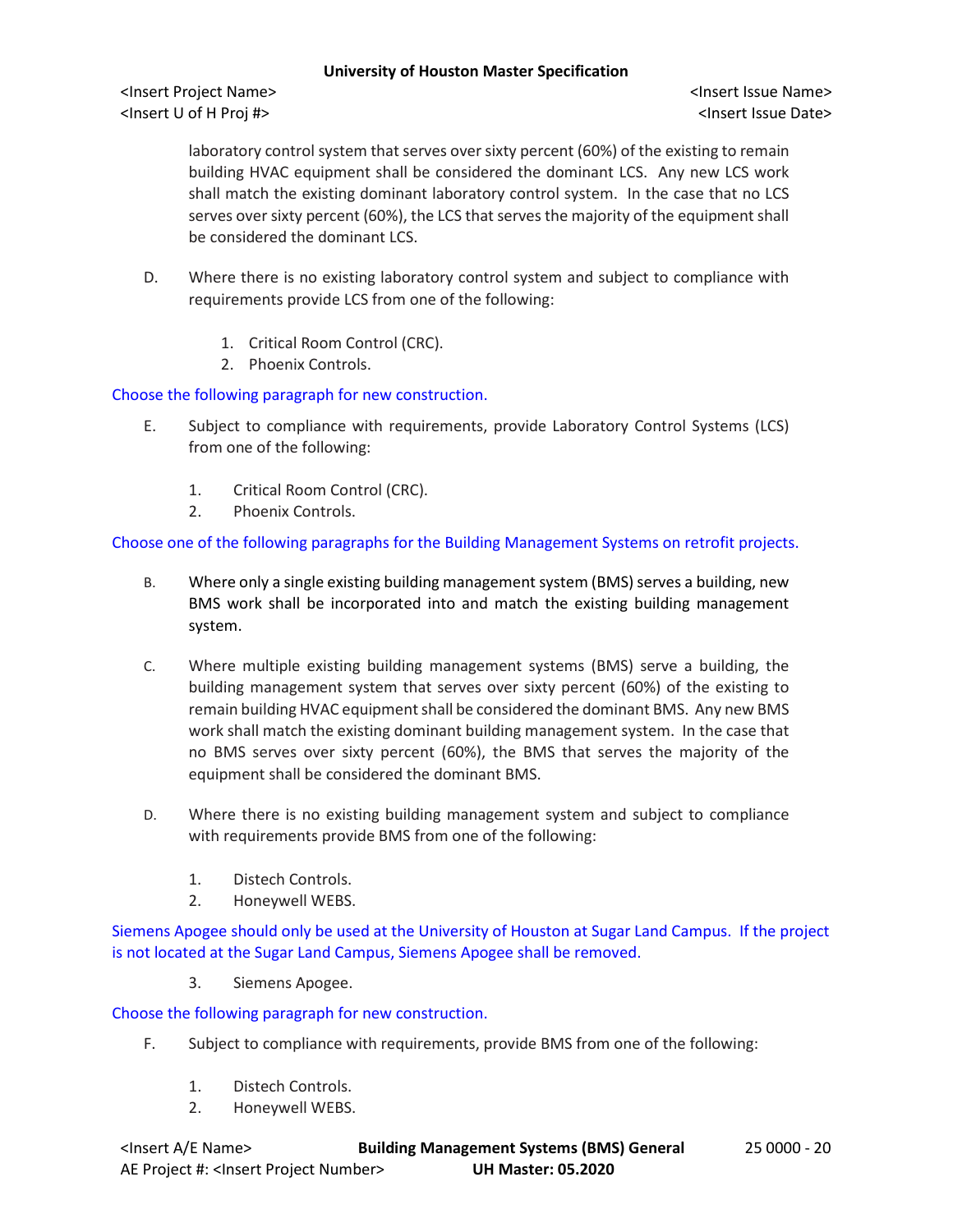Siemens Apogee should only be used at the University of Houston at Sugar Land Campus. If the project is not located at the Sugar Land Campus, Siemens Apogee shall be removed.

- 3. Siemens Apogee.
- 2.3 MATERIALS AND EQUIPMENT
- A. Materials shall be new without imperfections or blemishes and shall not be damaged in any way. Used equipment shall not be used in any way for the permanent installation except where Drawings or Specifications specifically allow existing materials to remain in place.
- 2.4 UNIFORMITY
- A. To the extent practical, all equipment of the same type serving the same function shall be identical and from the same manufacturer.
- 2.5 PERFORMANCE REQUIREMENTS
- A. General: BMS shall be an ANSI/ASHRAE Standard 135, BACnet-compliant web-based system that is stand alone in all aspects and shall consist of a high-speed, peer-to-peer network of direct digital controls (DDC).
- B. Delegated Design: Engage a qualified professional engineer to design BMS to satisfy the requirements indicated herein.
- C. Surface Burning Characteristics: Products installed in ducts, equipment and return air paths shall comply with ASTM E84 and be tested by a qualified testing agency.
	- 1. Flame-Spread Index: 25 of less.
	- 2. Smoke-Developed Index: 50 or less.
- D. BMS Speed:
	- 1. All AI/AO connected to BMS shall be updated at least every two seconds for use by controllers.
	- 2. All DI/DO connected to BMS shall be updated at least every one second for use by controllers.
- E. Network Bandwidth: Design each network of BMS to include at least [**25**] percent spare bandwidth with BAS operating under normal and heavy conditions.
- F. BMS Reliability:

Coordinate with UH project manager and BMS project manager to determine if any systems require a higher level of reliability.

> 1. Design, install and arrange BMS network, including controllers and routers, to yield a Mean Time Between Failure (MTBF) of at least [**40,000**] hours, based on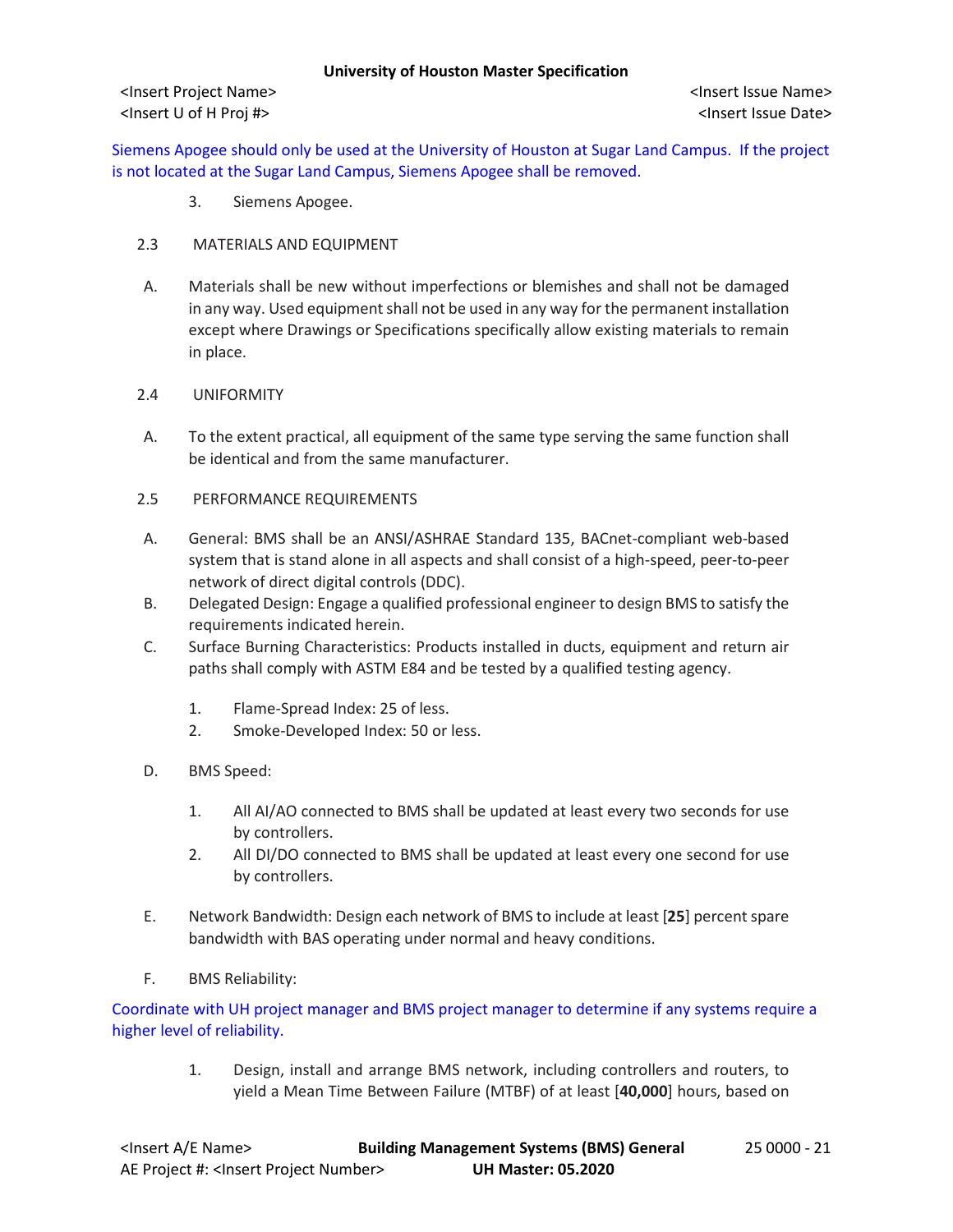<Insert Project Name> <Insert Issue Name> <Insert U of H Proj #> <Insert Issue Date>

a confidence level of at least 90 percent. MTBF value shall include any failure for any reason to any part of products indicated.

- G. Electric Power Quality:
	- 1. Protect susceptible BMS products connected to ac power from power surges to comply with requirements of IEEE C62.41.
	- 2. Protect susceptible BMS products connect to ac power from irregularities and noise with power line conditioners.

# Edit to suit project.

- H. Input Accuracy: Displayed values shall meet the following overall accuracy when including errors due to meter, sensors, transmitters, wiring, etc.
	- 1. Energy:
		- a. Thermal: Within 3 percent of reading.
		- b. Electric Power: Within 1 percent of reading.
	- 2. Flow:
		- a. Air Ducts and Equipment: Within 5 percent of actual (displayed) flow rate.
		- b. Air (Terminal Units): Within 5 percent of actual (displayed) flow rate.
		- c. Natural Gas: Within 2 percent of actual (displayed) flow rate.
		- d. Water: Within 5 percent of actual (displayed) flow rate.
		- e. Steam: Within 5 percent of actual (displayed) flow rate.
	- 3. Gas:
		- a. Carbon Dioxide: Within 60 ppm.
	- 4. Moisture (Relative Humidity):
		- a. Air Ducts and Equipment: Within 3 percent RH.
		- b. Space: Within 3 percent RH.
		- c. Outdoor: Within 5 percent RH.
	- 5. Pressure:
		- a. Air Ducts and Equipment: 0.5 percent of instrument span.
		- b. Space: Within 0.5 percent of instrument span.
		- c. Water: Within 0.5 percent of instrument span.
	- 6. Speed: Within 5 percent of reading.
	- 7. Temperature:
		- a. Air Ducts and Equipment: Within 0.5 degrees F.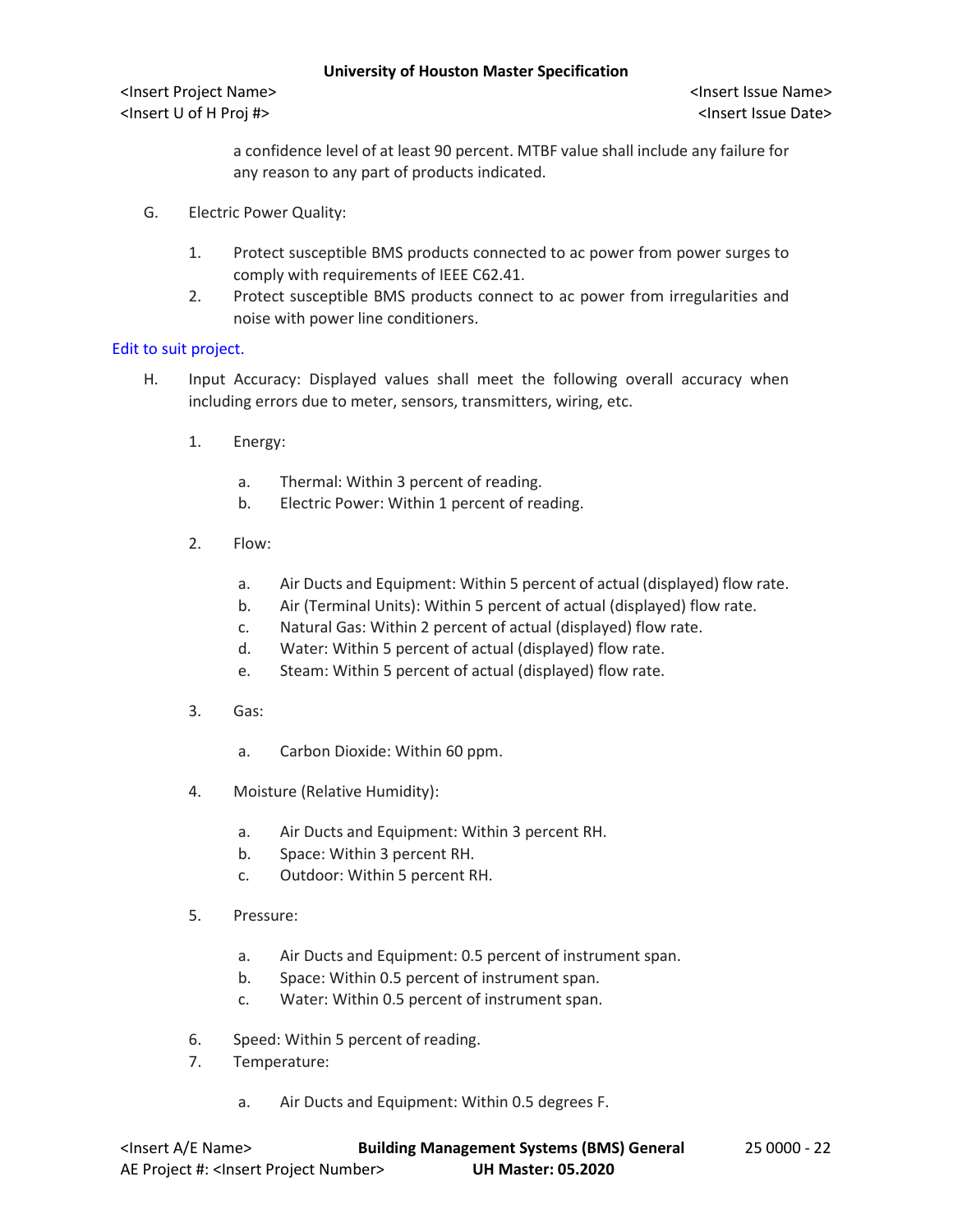<Insert Project Name> <Insert Issue Name> <Insert U of H Proj #> <Insert Issue Date>

- b. Space: Within 1 degrees F.
- c. Outdoor: Within 2 degrees F.
- d. Chilled Water: Within 0.5 degrees F.
- e. Condenser Water: Within 0.5 degrees F.
- f. Heating Water: Within 0.5 degrees F.
- g. Temperature Difference: Within 0.25 degrees F.
- h. Other Temperatures Not Indicated: Within 0.5 degrees F.

# Edit to suit project.

- I. Control Stability: Control variables indicated within the following limits:
	- 1. Flow:
		- a. Air, Ducts and Equipment, except Terminal Units: Within 5 percent of design flow rate.
		- b. Air, Terminal Units: Within 5 percent of design flow rate.
		- c. Natural Gas: Within 5 percent of design flow rate.
		- d. Water: Within 5 percent of design flow rate.
	- 2. Gas:
		- a. Carbon Dioxide: Within 50 ppm.
	- 3. Moisture (Relative Humidity):
		- a. Air: Within 3 percent RH.
		- b. Space: Within 3 percent RH.
	- 4. Pressure:
		- a. Air, Ducts and Equipment: 1 percent of instrument span.
		- b. Space: Within 0.25 percent of instrument span.
		- c. Water: Within 0.5 percent of instrument span.
	- 5. Temperature:
		- a. Air: Within 0.5 degrees F.
		- b. Space: Within 1 degrees F.
		- c. Chilled Water: Within 0.5 degrees F.
		- d. Condenser Water: Within 0.5 degrees F.

#### PART 3 - EXECUTION

#### 3.1 PREPARATION

A. Examine areas and conditions under which control systems are to be installed. Do not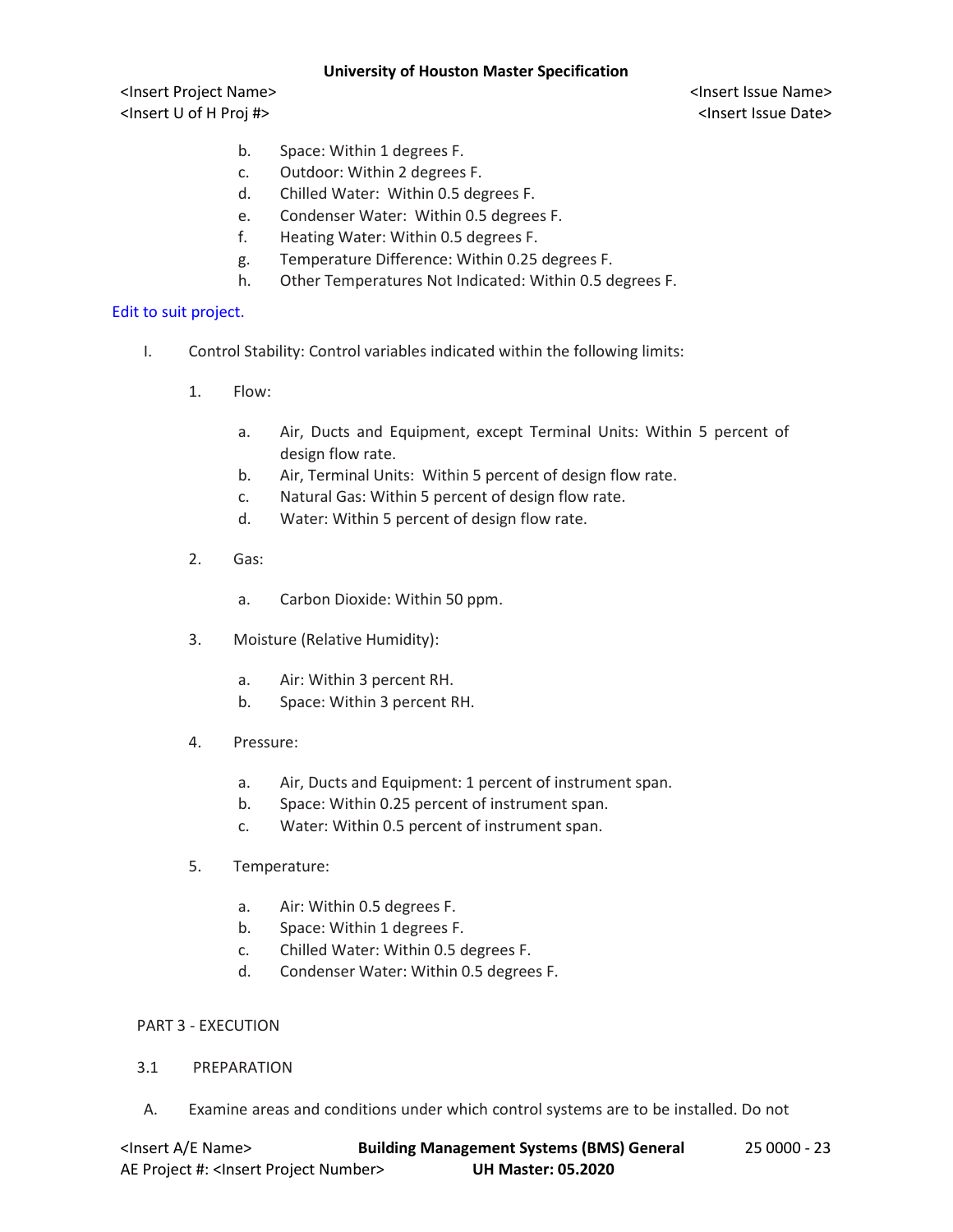proceed with Work until unsatisfactory conditions have been corrected in manner acceptable to Installer.

- 3.2 INSTALLATION
- A. Installation shall meet or exceed all applicable federal, state and local requirements, referenced standards and conform to codes and ordinances of authorities having jurisdiction.
- B. All installation shall be in accordance with manufacturer's published recommendations.
- C. Fasteners requiring explosive powder (shooting) or pneumatic-driven actuation will not be acceptable under any circumstances.
- D. Refer to additional requirements in other Sections of this Specification.
- 3.3 SURGE PROTECTION
- A. Contractor shall furnish and install any power supply surge protection, filters, etc. as necessary for proper operation and protection of all BCs, AAC/ASCS operator interfaces, printers, routers, gateways and other hardware and interface devices. All equipment shall be capable of handling voltage variations 10 percent above or below measured nominal value, with no effect on hardware, software, communications, and data storage.

Digital control stations should specifically be shown on the Drawings. Engineer should select appropriate wall/floor locations that minimize wire and tubing runs, and coordinate these locations with other disciplines. Engineer shall provide a three foot access door swing clearance at station location.

If the Project is a controls renovation only, locate spare breakers in a power panel where the BMS Contractor can obtain 120V power and indicate on the Drawings.

- 3.4 DIRECT DIGITAL CONTROLLERS, CONTROLLER QUANTITY AND LOCATION
- A. Individual Digital Control Stations (DCS) are referenced to indicate allocation of points to each DCS and DCS location. Digital control stations shall consist of one or multiple controllers to meet requirements of this Specification.
- B. Where a DCS is referenced, Contractor shall provide at least one (1) controller, and additional controllers as required, in sufficient quantity to meet the requirements of this Specification. Restrictions in applying controllers are specified in Section 25 1400 "BMS Field Panels." Contractor shall extend power to the DCS from an acceptable power panel. If the BMS provider wishes to further distribute panels to other locations, Contractor is responsible for extending power to that location also. Furthermore, Contractor is responsible for ensuring adequate locations for the panels that do not interfere with other requirements of the Project and maintain adequate clearance for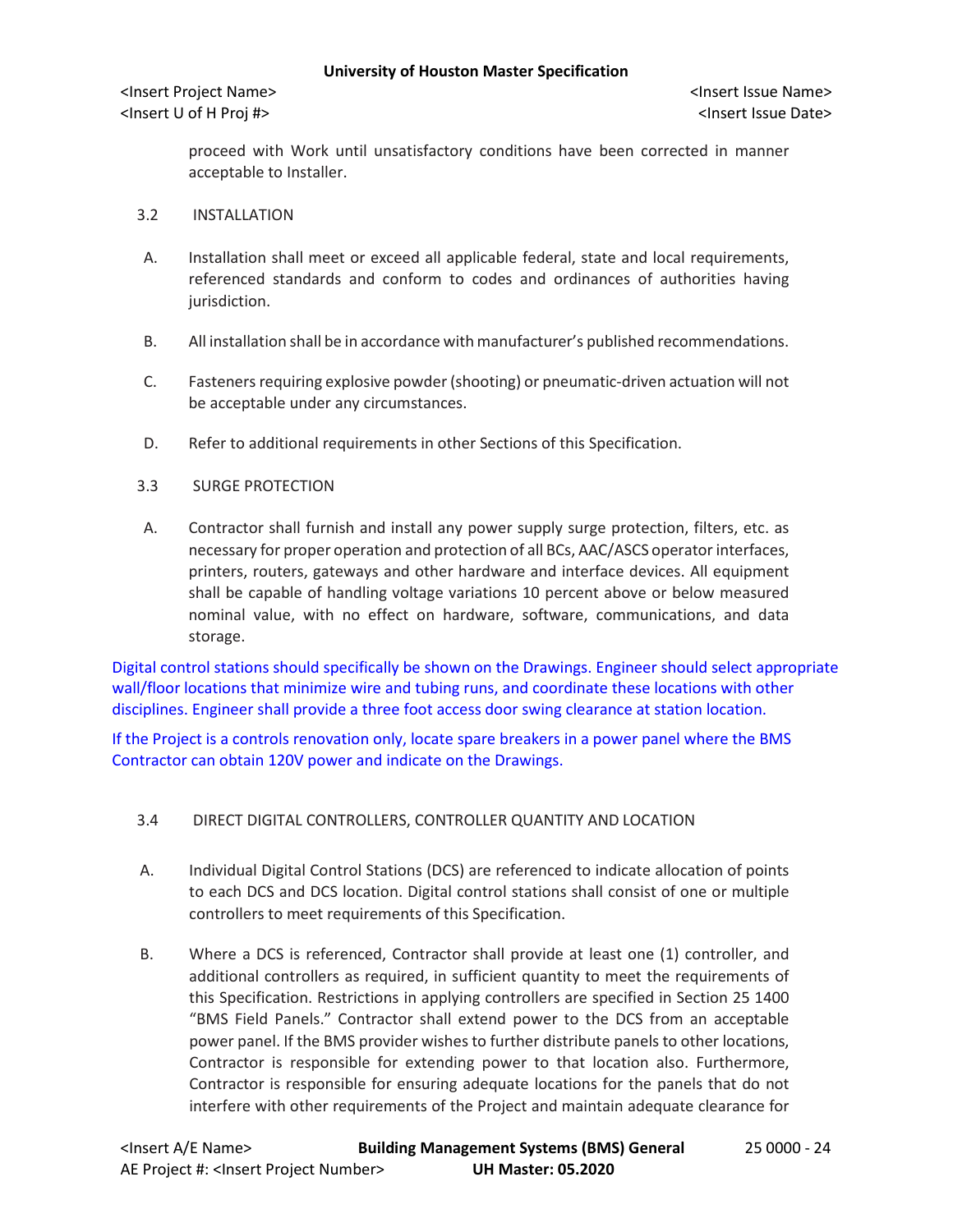<Insert Project Name> <Insert Issue Name> <Insert U of H Proj #> <Insert Issue Date>

maintenance access.

C. Contractor shall locate DCS's as referenced in Division 25 and the Drawings. It is the Contractor's responsibility to provide enough controllers to ensure a completely functioning system, according to the point list and sequence of operations.

Engineer shall consult with Owner prior to specifying the DDC requirements and locations. Controller requirements shall be dictated by the type of systems and facility. Edit to suit the Project.

- D. Contractor shall provide a minimum of the following:
	- 1. One DDC (including at least one controller) in each chilled water/hot water plant mechanical room.
	- 2. One DDC (including at least one controller) for each air handler located in applicable mechanical room.
	- 3. One DDC (including at least one controller) for each critical fan system.
	- 4. One DDC (including at least one controller) for each pumping system.
	- 5. One DDC (including at least one controller) for each steam pressure reducing station.
	- 6. One DDC for each piece of terminal equipment unit located at the terminal equipment.

# 3.5 CONTROL POWER SOURCE AND SUPPLY

It is preferable to have the Division 26 Contractor supply power to DCS locations and provide the appropriate level of power for all control system components as located by the Engineer. For instance, it is good practice to supply emergency power (and sometimes uninterruptible power when available) at critical controllers, control system servers, routers, workstations etc. This Section, however, applies mainly to retrofits with no Division 26 Contractor.

> A. BMS Contractor shall extend all power source wiring required for operation of all equipment and devices provided under Division 25 and the Drawings.

The following item will have to be customized for each system and Project. The consideration is where to provide power for controllers. For distributed controllers that are associated with one unit, it is convenient to power them along with the system so the controller can take action based on the presence of power. However on large centralized panels, it may be best to put these on the most reliable source of power that serves the equipment being controlled and then provide for individual monitoring of the various system power sources by the controller. The object is to make a robust system that does not interpret power failures as device failure and therefore in some instances take down the unit for manual acknowledged reset. This can compromise reliability.

- B. General requirements for obtaining power include the following:
	- 1. In the case where additional power is required, obtain power from a source that feeds the equipment being controlled such that both the control component and the equipment are powered from the same panel. Where equipment is powered from a 460V source, obtain power from the electrically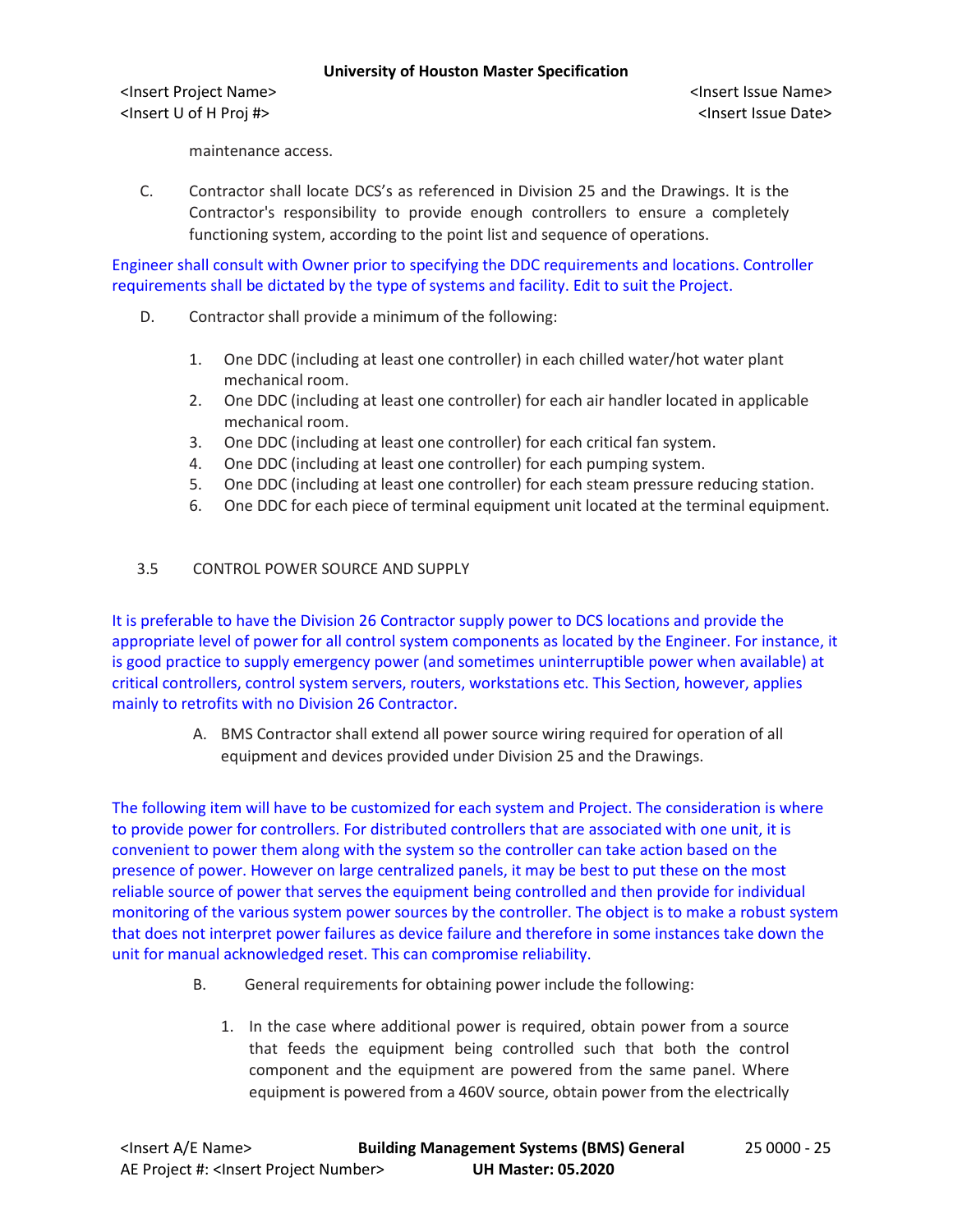<Insert Project Name> <Insert Issue Name> <Insert U of H Proj #> <Insert Issue Date>

most proximate 120v source fed from a common origin.

- 2. Where control equipment is located inside a new equipment enclosure, coordinate with the equipment manufacturer and feed the control with the same source as the equipment. If the equipment's control transformer is large enough and is the correct voltage to supply the controls, it may be used. If the equipment's control transformer is not large enough or of the correct voltage to supply the controls, provide separate transformer
- 3. Where a controller controls multiple systems on varying levels of power reliability (normal, emergency, and/or interruptible), the controller shall be powered by the highest level of reliability served. Furthermore, the controller in that condition shall monitor each power type served to determine so logic can assess whether a failure is due to a power loss and respond appropriately. A three-phase monitor into a digital input shall suffice as power monitoring.

The following item will have to be customized for each system and Project. The consideration is where to provide UPS's for controllers. Engineer shall consult with Owner prior to specifying the UPS requirements. UPS requirements shall be dictated by the type of systems and facility. Edit to suit the Project.

- 1. Provide an uninterruptible power supply (UPS) for each gateway, network controller, application controllers controlling chilled water systems, heating water systems, steam systems, air handling systems, laboratory exhaust systems, stair pressurization systems and elevator hoistway pressurization systems. Additionally, any system served from a back-up power source shall be provided with a UPS.
	- a. BMS instruments connected to a controller powered by UPS shall also be powered by UPS.
	- b. UPS shall include LAN port and modem line surge protection.
	- c. UPS shall be sized for a 7-minute full load runtime, 23-minute /2 load runtime, with a typical runtime of up to 60 minutes. Transfer time shall be 2-4milliseconds.
	- d. UPS shall provide a 480-joule suppression rating and current suppression protection for 36,000 amps and provide 90 percent recharge capability in 2-4 hours. Suppression response time shall be instantaneous. UPS low voltage switching shall occur when supply voltage is less than 94 volts.
	- e. Provide a Maintenance Bypass Switch that allows input voltage to bypass the UPS and directly power the connected equipment if an abnormal condition prevents the UPS from supporting the load, or if the UPS is required to be taken out of service. Provide all software, cables, peripherals etc. for a complete system.
- 4. Standalone Functionality: Refer to Section 25 1400 "BMS Field Panels."